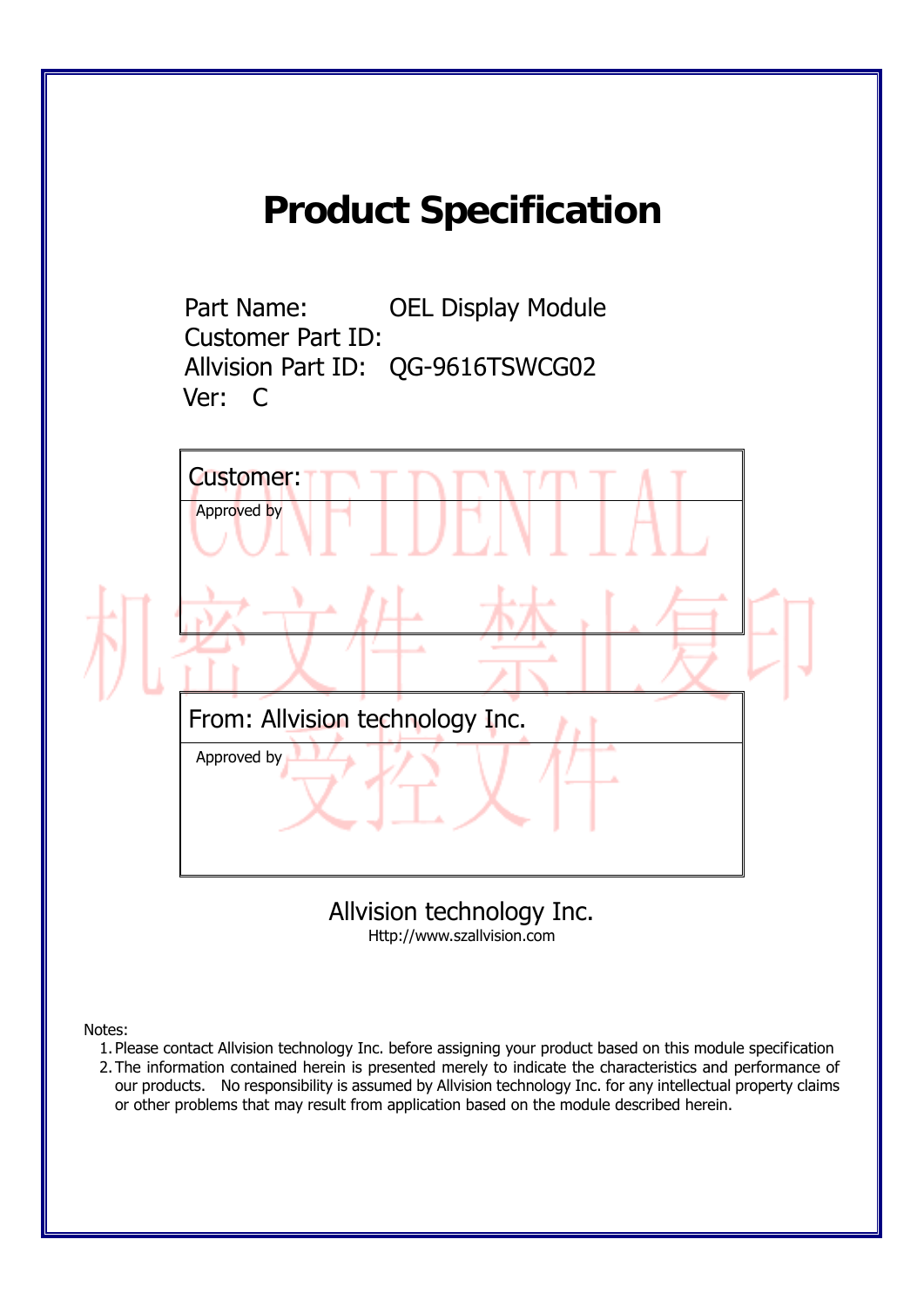

#### **Revised History**

| <b>Part Number</b> | <b>Revision</b> | <b>Revision Content</b> | <b>Revised on</b> |
|--------------------|-----------------|-------------------------|-------------------|
| QG-9616TSWCG02     | $\mathsf A$     | New                     | 20131226          |
|                    | $\sf B$         | 修改 CIE 值                | 20150108          |
|                    | $\mathsf C$     | 应用原理图增加特别提醒             | 20150525          |
|                    | ١               | ۸                       |                   |
|                    |                 |                         |                   |
|                    |                 |                         |                   |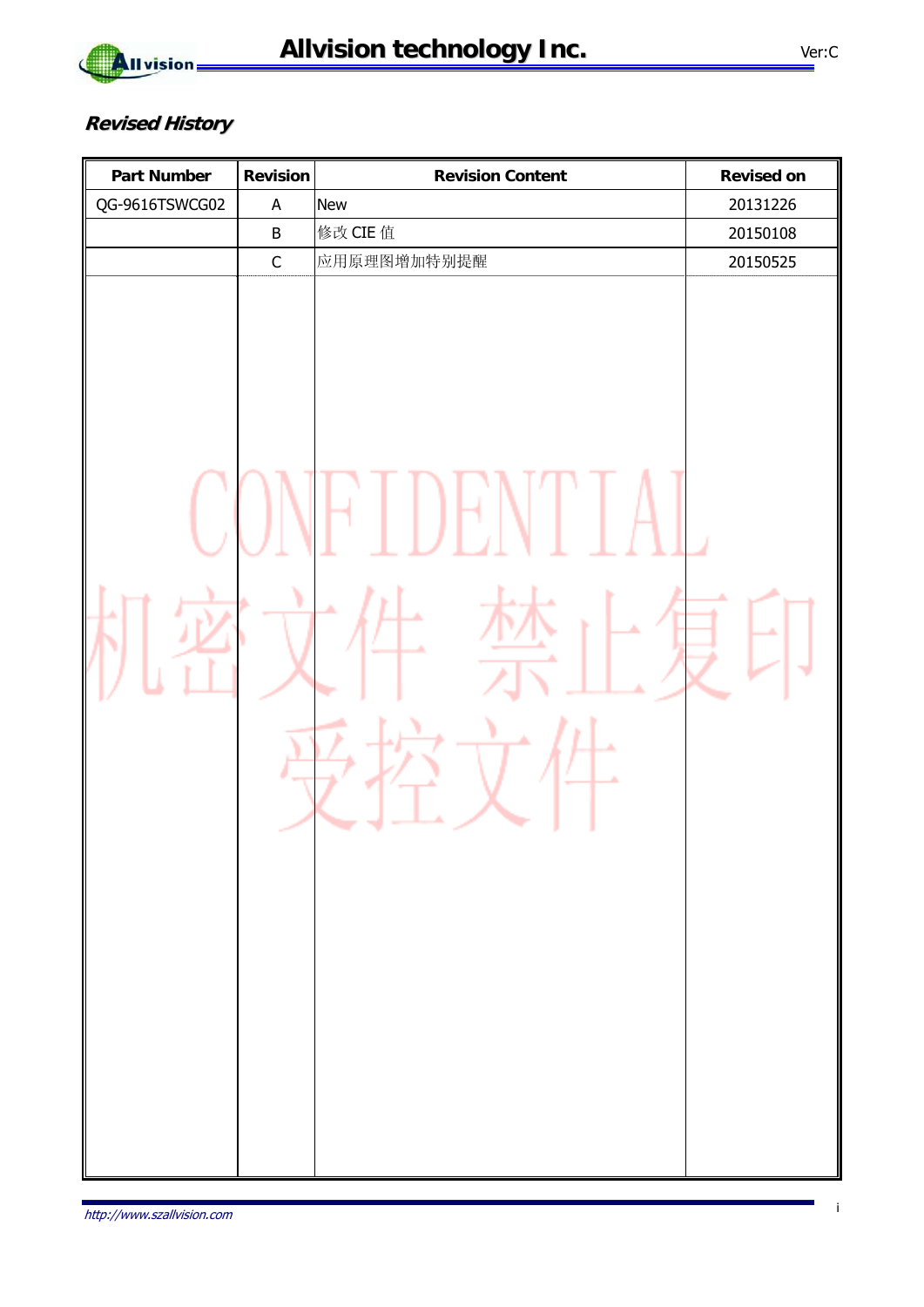



#### **Contents**

#### **Revision History**

#### **Contents**

#### **1. Basic Specifications**

- 1.1 Display Specifications
- 1.2 Mechanical Specifications
- 1.3 Active Area / Memory Mapping & Pixel Construction
- 1.4 Mechanical Drawing
- 1.5 Pin Definition

#### **2. Absolute Maximum Ratings**

#### **3. Optics & Electrical Characteristics**

- 3.1 Optics Characteristics
- 3.2 DC Characteristics
- 3.3 AC Characteristics
	- 3.3.1 I2C Interface Characteristics
	- 3.3.2 I2C Interface with Internal Charge Pump
	- 3.3.3 I2C Interface with External VCC

#### **4. Functional Specification**

- 4.1 Commands
- 4.2 Power down and Power up Sequence
	- 4.2.1 Power up Sequence
	- **4.2.2 Power down Sequence**
- 4.3 Reset Circuit
- 4.4 Actual Application Example
	- 4.4.1 VCC Supplied Externally
	- 4.4.2 VCC Generated by Internal DC/DC Circuit

#### **5. Reliability**

- 5.1 Contents of Reliability Tests
- 5.2 Failure Check Standard

#### **6. Outgoing Quality Control Specifications**

- 6.1 Environment Required
- 6.2 Sampling Plan
- 6.3 Criteria & Acceptable Quality Level
	- 6.3.1 Cosmetic Check (Display Off) in Non-Active Area
	- 6.3.2 Cosmetic Check (Display Off) in Active Area
	- 6.3.3 Pattern Check (Display On) in Active Area

#### **7. Package Specifications**

- **8. Precautions When Using These OEL Display Modules**
	- 8.1 Handling Precautions
	- 8.2 Storage Precautions
	- 8.3 Designing Precautions
	- 8.4 Precautions when disposing of the OEL display modules
	- 8.5 Other Precautions

#### **Warranty**

#### **Notice**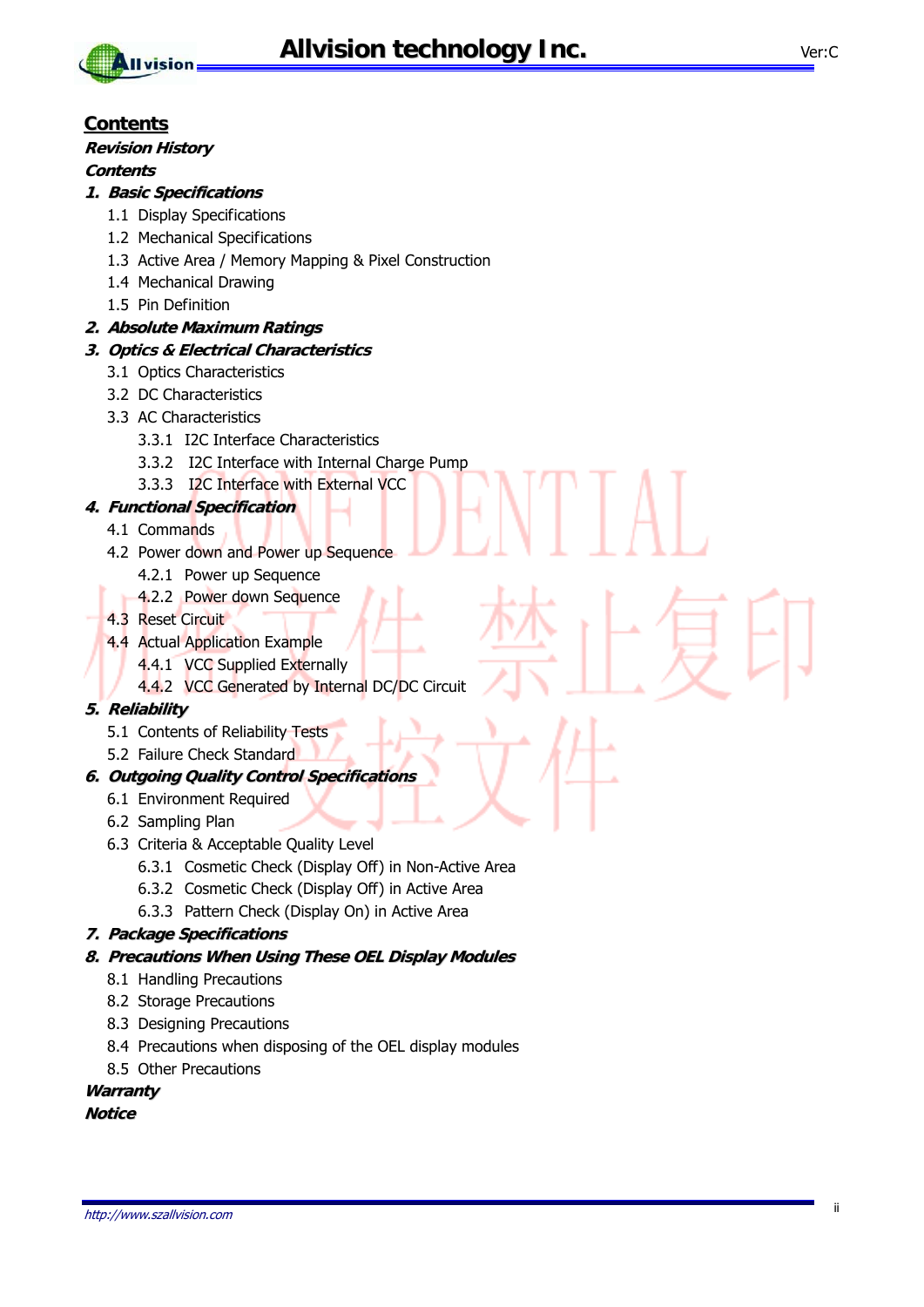#### **1. Basic Specifications**

**All vision** 

#### **1.1 Display Specifications**

|  | 1) Display Mode: | Passive Matrix |
|--|------------------|----------------|
|--|------------------|----------------|

- 2) Display Color: Monochrome (White)
- 3) Drive Duty: 1/16 Duty

#### **1.2 Mechanical Specifications**

- 1) Outline Drawing: According to the annexed outline drawing
- 2) Number of Pixels:  $96 \times 16$
- 3) Panel Size:  $26.3 \times 8 \times 1.2$  (mm)
- 4) Active Area:  $17.26 \times 3.18$  (mm)
- 5) Pixel Pitch:  $0.18 \times 0.2$  (mm)
- 6) Pixel Size:  $0.16 \times 0.18$  (mm)
- 7) Weight: TBD

#### **1.3 Active Area / Memory Mapping & Pixel Construction**

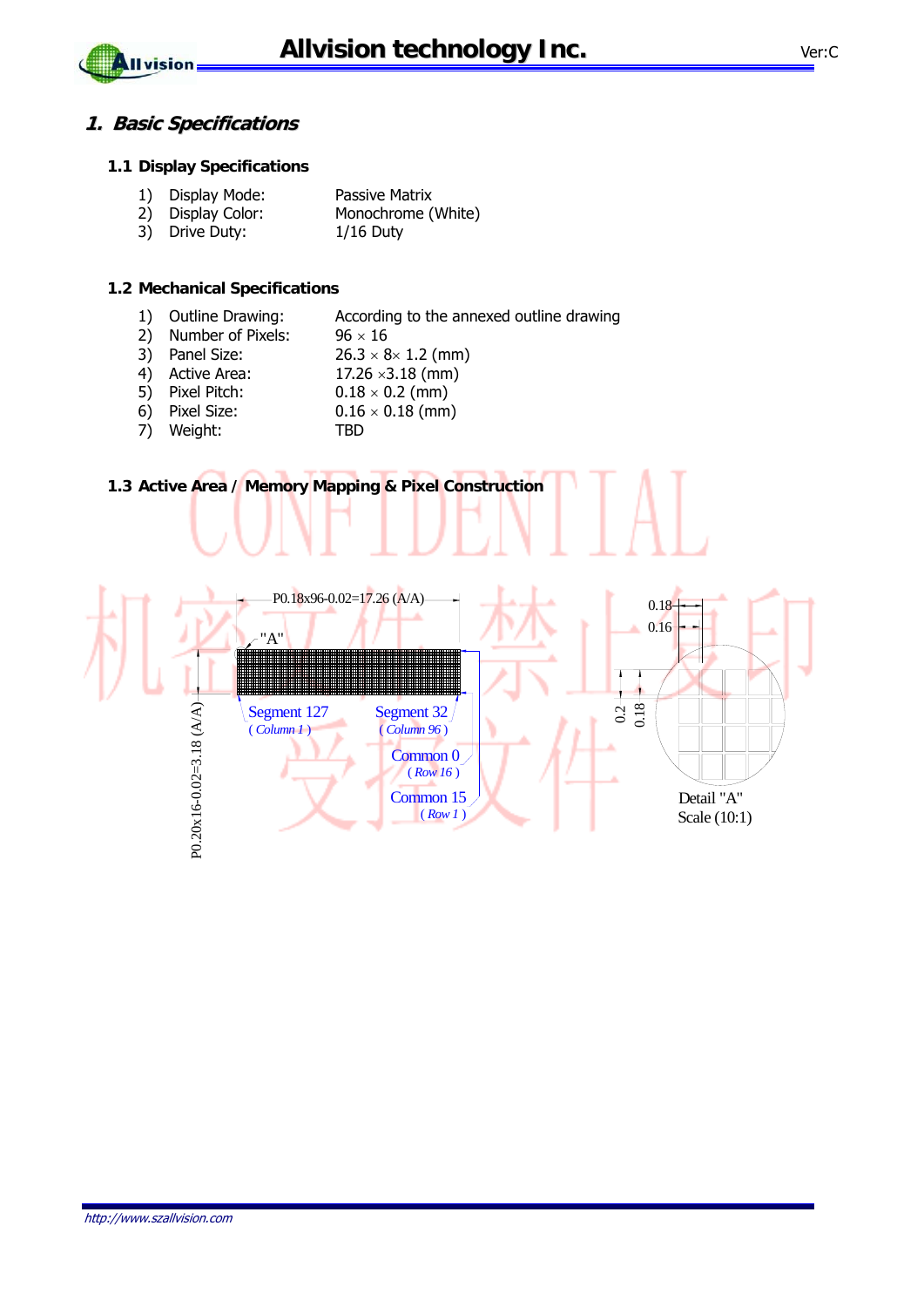Allvision

#### **1.4 Mechanical Drawing**

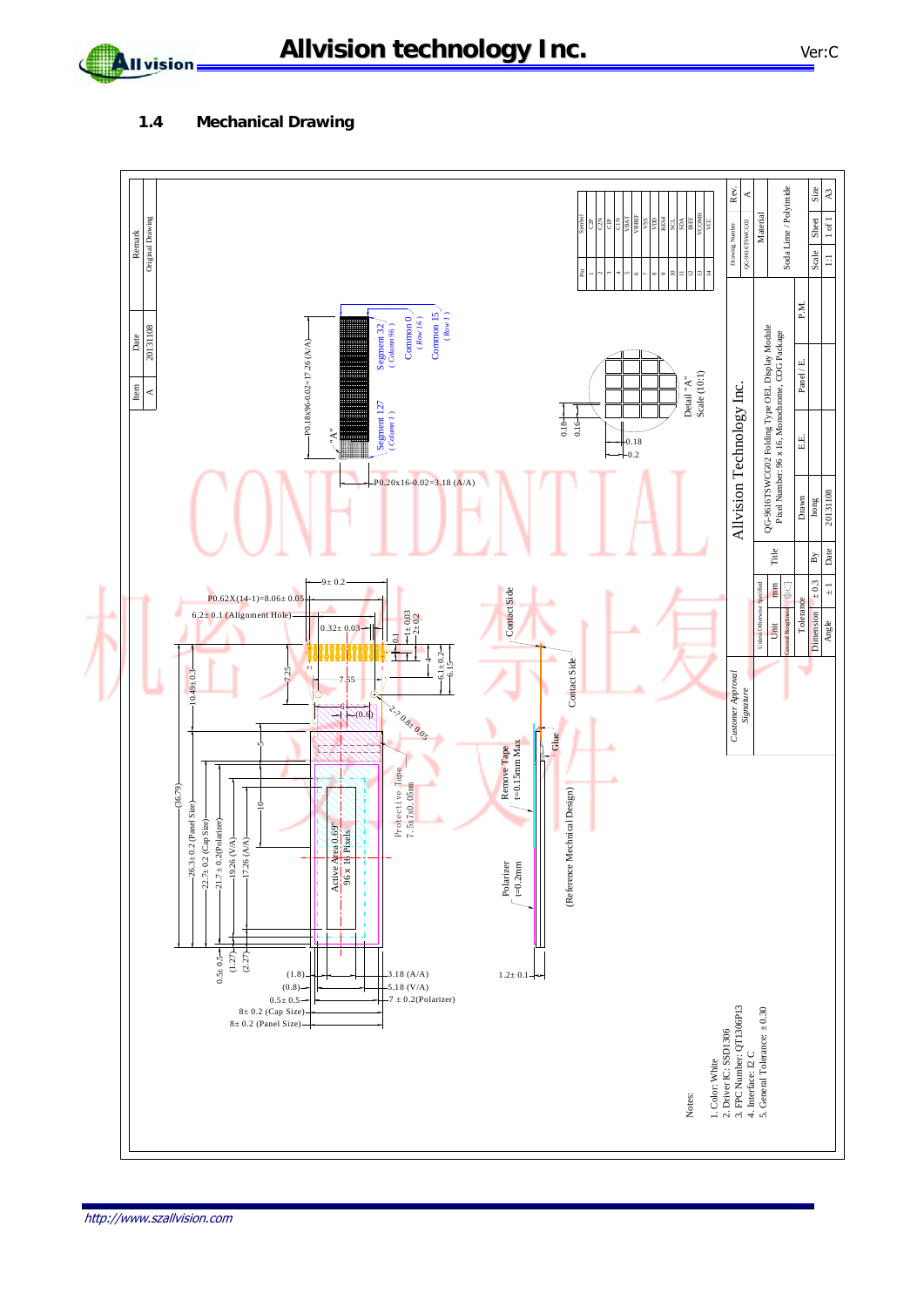

 $\mathbf{\mathbf{A}}$ Il vision

#### **1.5 Pin Definition**

| <b>Pin Number</b>             | Symbol                 | 1/0 | <b>Function</b>                                                                                                                                                                                                                                                                      |  |  |
|-------------------------------|------------------------|-----|--------------------------------------------------------------------------------------------------------------------------------------------------------------------------------------------------------------------------------------------------------------------------------------|--|--|
| <b>Power Supply</b>           |                        |     |                                                                                                                                                                                                                                                                                      |  |  |
| 8                             | <b>VDD</b>             | P   | <b>Power Supply for Logic</b><br>This is a voltage supply pin. It must be connected to external source.                                                                                                                                                                              |  |  |
| $\overline{7}$<br><b>VSS</b>  |                        | P   | <b>Ground of Logic Circuit</b><br>This is a ground pin. It acts as a reference for the logic pins. It must be<br>connected to external ground.                                                                                                                                       |  |  |
| <b>VCC</b><br>14              |                        | P   | <b>Power Supply for OEL Panel</b><br>This is the most positive voltage supply pin of the chip. A stabilization capacitor<br>should be connected between this pin and $V_{SS}$ when the converter is used. It<br>must be connected to external source when the converter is not used. |  |  |
| <b>Driver</b>                 |                        |     |                                                                                                                                                                                                                                                                                      |  |  |
| 12                            | <b>IREF</b>            | Ι   | <b>Current Reference for Brightness Adjustment</b><br>This pin is segment current reference pin. A resistor should be connected<br>between this pin and $V_{SS}$ . Set the current at 12.5 $\mu$ A maximum.                                                                          |  |  |
| 13                            | <b>VCOMH</b>           | 0   | <b>Voltage Output High Level for COM Signal</b><br>This pin is the input pin for the voltage output high level for COM signals. A<br>capacitor should be connected between this pin and V <sub>SS</sub> .                                                                            |  |  |
| <b>DC/DC Converter</b>        |                        |     |                                                                                                                                                                                                                                                                                      |  |  |
| $5^{\circ}$                   | <b>VBAT</b>            | P   | Power Supply for DC/DC Converter Circuit<br>This is the power supply pin for the internal buffer of the DC/DC voltage converter.<br>It must be connected to external source when the converter is used. It should be<br>connected to V <sub>DD</sub> when the converter is not used. |  |  |
| $\frac{3}{1}$ / $\frac{4}{2}$ | C1P / C1N<br>C2P / C2N | Ī   | Positive Terminal of the Flying Inverting Capacitor<br><b>Negative Terminal of the Flying Boost Capacitor</b><br>The charge-pump capacitors are required between the terminals.<br>They must be<br>floated when the converter is not used.                                           |  |  |
| <b>Interface</b>              |                        |     |                                                                                                                                                                                                                                                                                      |  |  |
| 9                             | RES#                   |     | <b>Power Reset for Controller and Driver</b><br>This pin is reset signal input. When the pin is low, initialization of the chip is<br>Keep this pin pull high during normal operation.<br>executed.                                                                                  |  |  |

# **1.5 Pin Definition (Continued)**

| <b>Pin Number</b>            | Symbol       | 1/0 | <b>Function</b>                                                                                                                                                                                      |  |  |
|------------------------------|--------------|-----|------------------------------------------------------------------------------------------------------------------------------------------------------------------------------------------------------|--|--|
| <b>Interface (Continued)</b> |              |     |                                                                                                                                                                                                      |  |  |
| 10                           | <b>SCL</b>   |     | <b>IIC Bus Clock Signal</b><br>The transmission if information in the I2C bus is following a clock sigmal. Each<br>transmission of data bit is taken place during a single clock period of this pin. |  |  |
| 11                           | <b>SDA</b>   | I/O | <b>12C Bus Data Signal</b><br>This pin acts as a communication channel between the transmitter and the<br>receiver.                                                                                  |  |  |
| <b>Reserve</b>               |              |     |                                                                                                                                                                                                      |  |  |
| 6                            | <b>VBREF</b> |     | <b>NC</b>                                                                                                                                                                                            |  |  |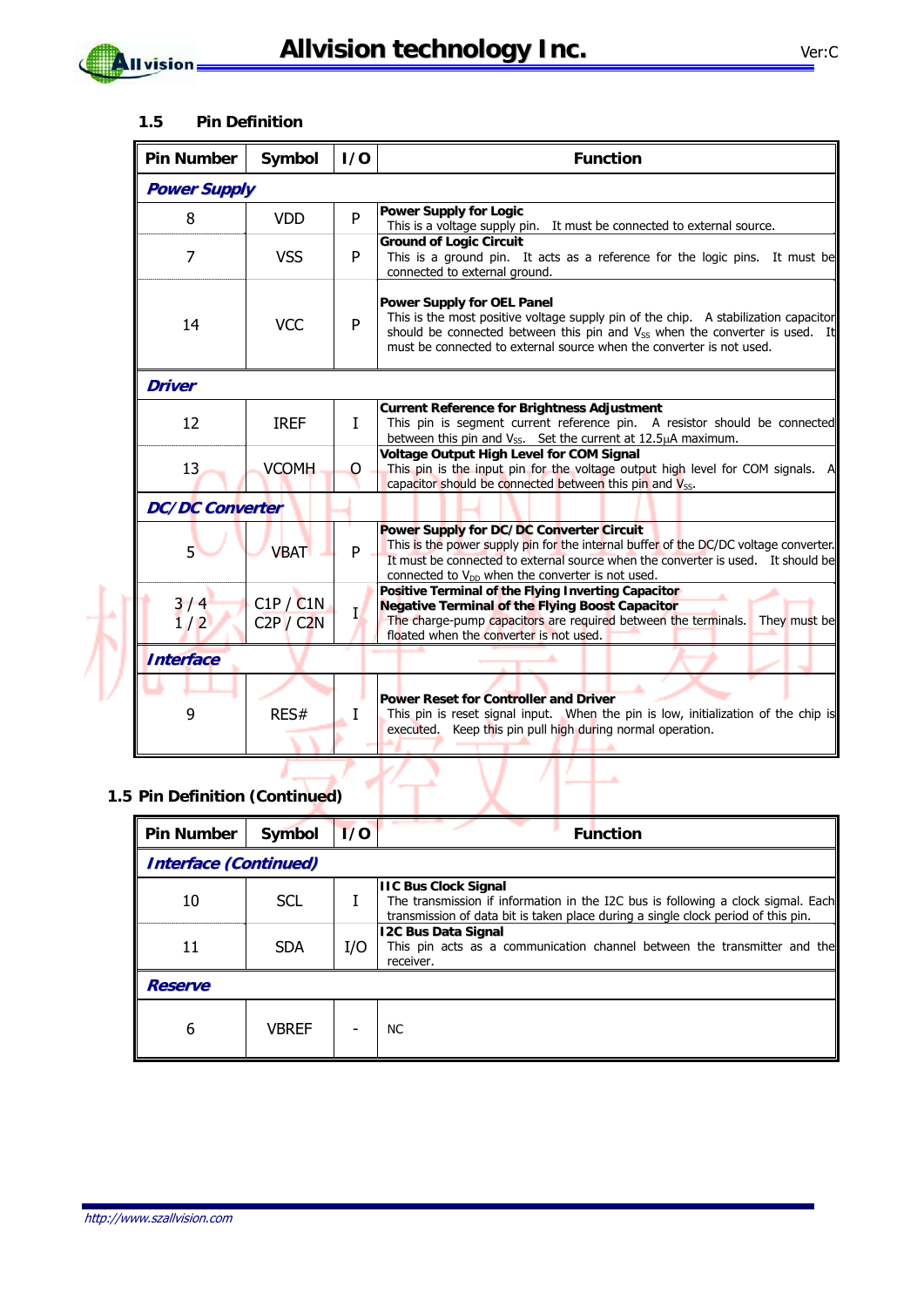#### **2. Absolute Maximum Ratings**

| Parameter                                           | Symbol                     | Min    | Max | Unit      | <b>Notes</b> |
|-----------------------------------------------------|----------------------------|--------|-----|-----------|--------------|
| Supply Voltage for Logic                            | $V_{DD}$                   | $-0.3$ | 4   | v         | 1, 2         |
| Supply Voltage for Display                          | $V_{CC}$                   | 0      | 16  | v         | 1, 2         |
| Supply Voltage for DC/DC<br>(Internal DC/DC Enable) | $V_{bat}$                  | $-0.3$ | 4.3 |           | 1, 2         |
| <b>Operating Temperature</b>                        | $\mathsf{T}_{\mathsf{OP}}$ | -40    | 85  | $\circ$ C |              |
| Storage Temperature                                 | $T_{\rm STG}$              | $-40$  | 85  | $\circ$ C | 3            |
| Life Time $(120 \text{ cd/m}^2)$                    |                            | 10,000 |     | hour      | 4            |
| Life Time $(80 \text{ cd/m}^2)$                     |                            | 30,000 |     | hour      | 4            |
| Life Time (60 cd/m <sup>2</sup> )                   |                            | 50,000 |     | hour      | 4            |

Note 1: All the above voltages are on the basis of " $V_{SS} = 0V$ ".

Note 2: When this module is used beyond the above absolute maximum ratings, permanent breakage of the module may occur. Also, for normal operations, it is desirable to use this module under the conditions according to Section 3. "Optics & Electrical Characteristics". If this module is used beyond these conditions, malfunctioning of the module can occur and the reliability of the module may deteriorate.

Note 4:  $V_{\text{CC}} = 8.0$ V, T<sub>a</sub> = 25°C, 50% Checkerboard.

Software configuration follows Section 4.4 Initialization.

End of lifetime is specified as 50% of initial brightness reached. The average operating lifetime at room temperature is estimated by the accelerated operation at high temperature conditions.

Note 3: The defined temperature ranges do not include the polarizer. The maximum withstood temperature of the polarizer should be 80°C.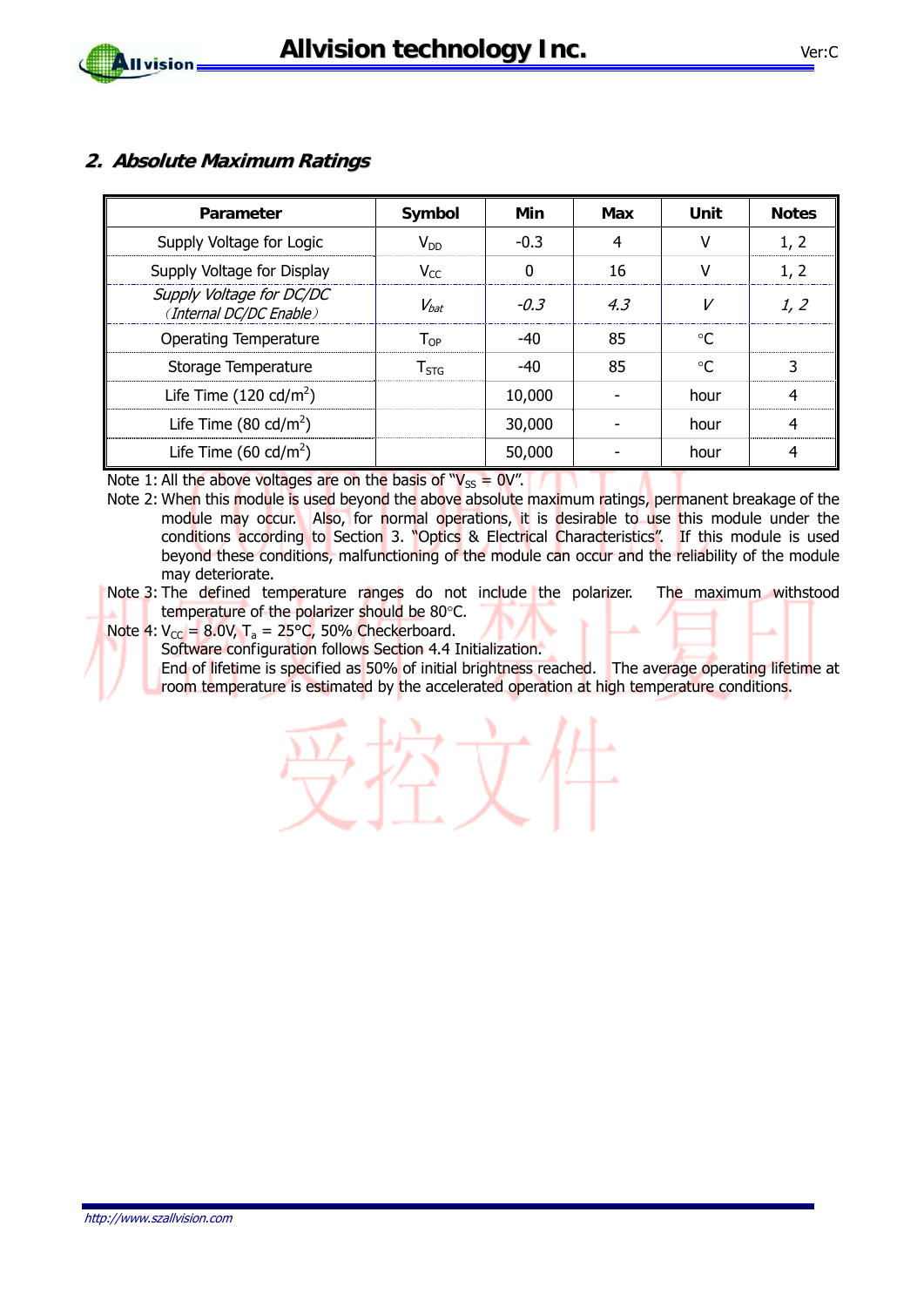**Contractor** 

**College**  $\overline{\phantom{a}}$   $\frac{1}{2}$ 

**Service Committee Committee** 

 $\mathcal{M}$ 



#### **3. Optics & Electrical Characteristics**

#### **3.1 Optics Characteristics**

| <b>Characteristics</b>                                      | Symbol       | <b>Conditions</b> | Min          | Typ          | Max          | Unit              |
|-------------------------------------------------------------|--------------|-------------------|--------------|--------------|--------------|-------------------|
| <b>Brightness</b><br>(V <sub>CC</sub> Supplied Externally)  | $L_{\rm br}$ | Note 5            | 120          |              |              | cd/m <sup>2</sup> |
| <b>Brightness</b><br>$(V_{cc}$ Generated by Internal DC/DC) | $L_{br}$     | Note 6            | <i>120</i>   | <i>150</i>   |              | cd/m <sup>2</sup> |
| C.I.E. (White)                                              | (x)<br>(V)   | C.I.E. 1931       | 0.25<br>0.27 | 0.29<br>0.31 | 0.33<br>0.35 |                   |
| Dark Room Contrast                                          | <b>CR</b>    |                   |              | 2000:1       |              |                   |
| <b>Viewing Angle</b>                                        |              |                   |              | Free         |              | degree            |

\* Optical measurement taken at  $V_{DD} = 2.8V$ ,  $V_{CC} = 7.25V$ . Software configuration follows Section 4.4 Initialization.

#### **3.2 DC Characteristics**

| <b>Characteristics</b>                                                       | Symbol                        | <b>Conditions</b>                                         | Min                | <b>Typ</b> | Max                 | Unit   |
|------------------------------------------------------------------------------|-------------------------------|-----------------------------------------------------------|--------------------|------------|---------------------|--------|
| Supply Voltage for Logic                                                     | $V_{DD}$                      |                                                           | 1.65               | 2.8        | 3.3                 | $\vee$ |
| Supply Voltage for Display<br>(Supplied Externally)                          | $V_{CC}$                      | Note 5<br>(Internal DC/DC Disable)                        | 7.0                | 7.25       | 7.5                 | $\vee$ |
| Supply Voltage for DC/DC                                                     | $V_{BAT}$                     | Internal DC/DC Enable                                     | 3.3                |            | 4.2                 | V      |
| Supply Voltage for Display<br>(Generated by Internal DC/DC)                  | $V_{CC}$                      | Note 6<br>(Internal DC/DC Enable)                         | 7.0                |            | 7.25                | V      |
| <b>High Level Input</b>                                                      | $V_{IH}$                      | $\overline{I}_{\text{OUT}} = 100 \mu A$ , 3.3MHz          | $0.8\times V_{DD}$ |            | $V_{DD}$            | V      |
| Low Level Input                                                              | $\mathsf{V}_{\text{IL}}$      | $I_{\text{OUT}} = 100 \mu A$ , 3.3MHz                     | $\Omega$           |            | $0.2 \times V_{DD}$ | V      |
| High Level Output                                                            | $V_{OH}$                      | $I_{\text{OUT}} = 100 \mu A$ , 3.3MHz 0.9×V <sub>DD</sub> |                    |            | $V_{DD}$            | $\vee$ |
| Low Level Output                                                             | $V_{OL}$                      | $I_{\text{OUT}} = 100 \mu\text{A}$ , 3.3MHz               | $\overline{0}$     |            | $0.1 \times V_{DD}$ | V      |
| Operating Current for V <sub>DD</sub>                                        | $I_{DD}$                      |                                                           | Ξa,                | 180        | 300                 | μA     |
| Operating Current for $V_{CC}$<br>(V <sub>cc</sub> Supplied Externally)      | $\rm I_{CC}$                  | Note 7                                                    |                    | 8          | 13                  | mA     |
| <b>Operating Current for VBAT</b><br>(V $_{CC}$ Generated by Internal DC/DC) | $I_{\scriptscriptstyle{BAT}}$ | Note 8                                                    |                    | 15         | 20                  | mА     |
| Sleep Mode Current for V <sub>DD</sub>                                       | $I_{DD, SLEEP}$               |                                                           |                    | 1          | 5                   | μA     |
| Sleep Mode Current for $V_{CC}$                                              | $I_{CC, SLEEP}$               |                                                           |                    | 2          | 10                  | μA     |

Note 5 & 6: Brightness (L<sub>br</sub>) and Supply Voltage for Display (V<sub>CC</sub>) are subject to the change of the panel characteristics and the customer's request.

Note 7:  $V_{DD} = 2.8V$ ,  $V_{CC} = 7.25V$ , 100% Display Area Turn on.

Note 8:  $V_{DD} = 2.8V$ ,  $V_{CC} = 7.25V$ , 100% Display Area Turn on.

\* Software configuration follows Section 4.4 Initialization.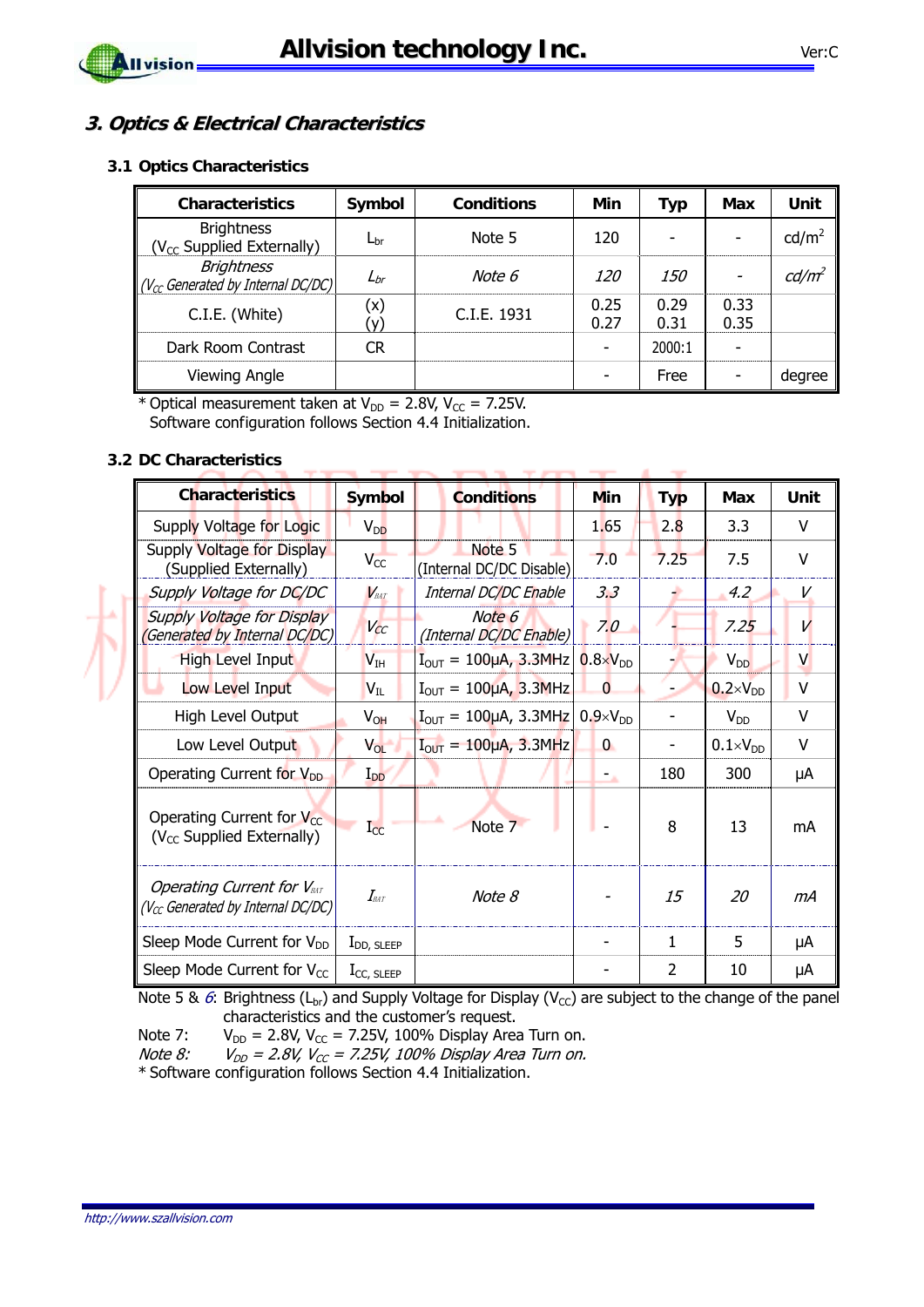

#### **3.3 AC Characteristics**

 $3.3.1$ I<sup>2</sup>C Interface Timing Characteristics:

| Symbol                | Description                                                                         | Min | Max | Unit |
|-----------------------|-------------------------------------------------------------------------------------|-----|-----|------|
| $t_{\text{cycle}}$    | Clock Cycle Time                                                                    | 2.5 |     | μs   |
| <b><i>LHSTART</i></b> | <b>Start Condition Hold Time</b>                                                    | 0.6 |     | μs   |
|                       | Data Hold Time (for "SDA <sub>OUT</sub> " Pin)                                      | 0   |     |      |
| $t_{HD}$              | Data Hold Time (for "SDA <sub>IN</sub> " Pin)                                       |     |     | ns   |
| $t_{SD}$              | Data Setup Time                                                                     | 100 |     | ns   |
| <b>t</b> sstart       | <b>Start Condition Setup Time</b><br>(Only relevant for a repeated Start condition) | 0.6 |     | μs   |
| $t_{\text{SSTOP}}$    | <b>Stop Condition Setup Time</b>                                                    | 0.6 |     | μs   |
| $t_{R}$               | Rise Time for Data and Clock Pin                                                    |     | 300 | ns   |
| $t_{F}$               | Fall Time for Data and Clock Pin                                                    |     | 300 | ns   |
| t <sub>IDLE</sub>     | Idle Time before a New Transmission can Start                                       | 1.3 |     | μs   |

\*  $(V_{DD} - V_{SS} = 1.65V$  to 3.3V, T<sub>a</sub> = 25°C)

 $SDA$  $t_{\text{IDLE}}$ tнı  $\rm t_F$  $t_{HSTART}$  $t_{\tt SSTAT}$  $t_{SD}$  $sCL$  $t_{\rm CYCLE}$ 

http://www.szallvision.com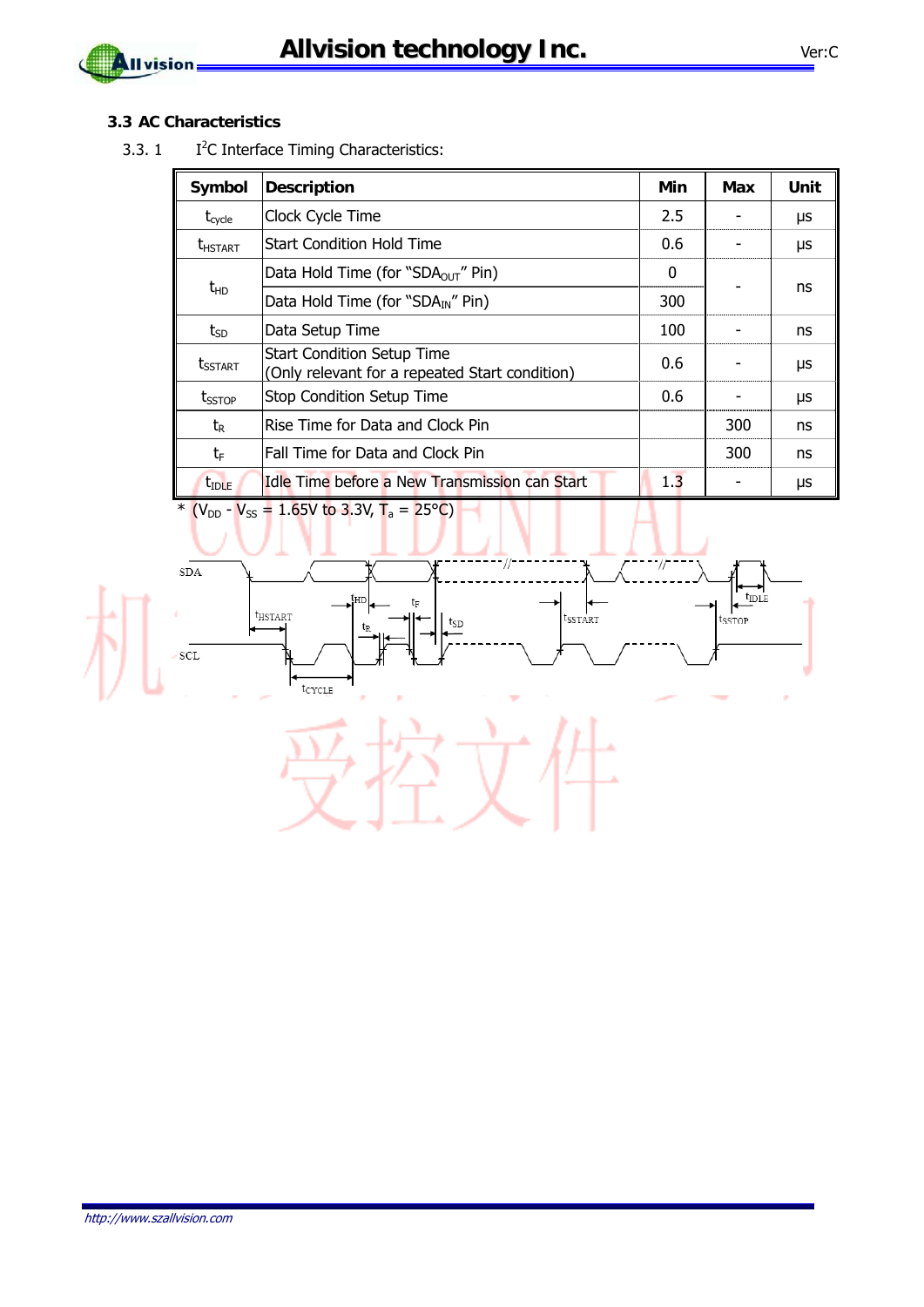#### 3.3.2 **I<sup>2</sup> C Interface with Internal Charge Pump**

特别提醒**(Special Tips):**主板设计务必加电子开关, 否则, 可能引起漏电流现象

(When design main board, Please add Electronic Switch circuit, otherwise, will be caused leak current)

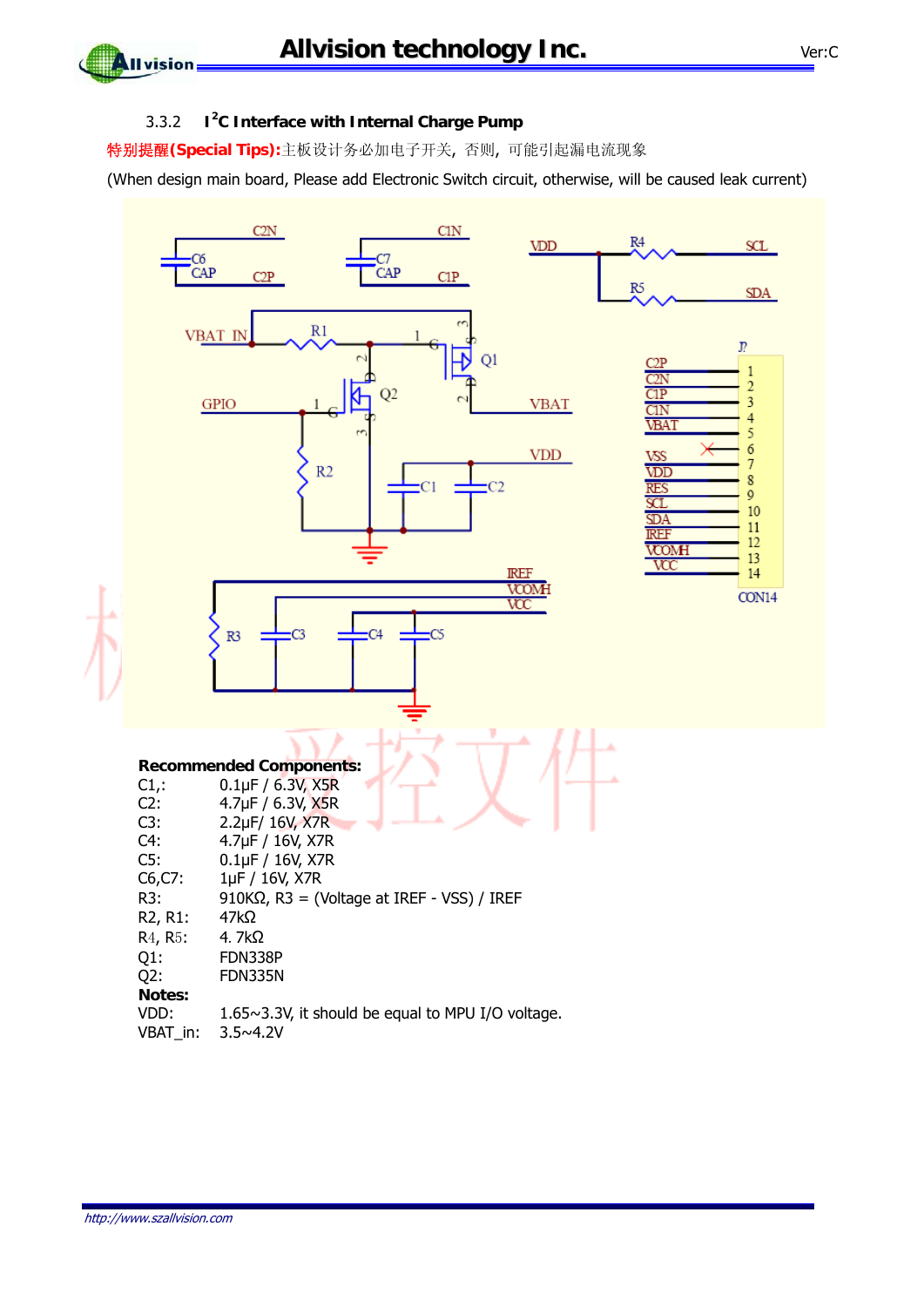**All vision** 

#### 3.3.3 **I<sup>2</sup> C Interface with External VCC**

特别提醒**(Special Tips):**主板设计务必加电子开关, 否则, 可能引起漏电流现象

(When design main board, Please add Electronic Switch circuit, otherwise, will be caused leak current)

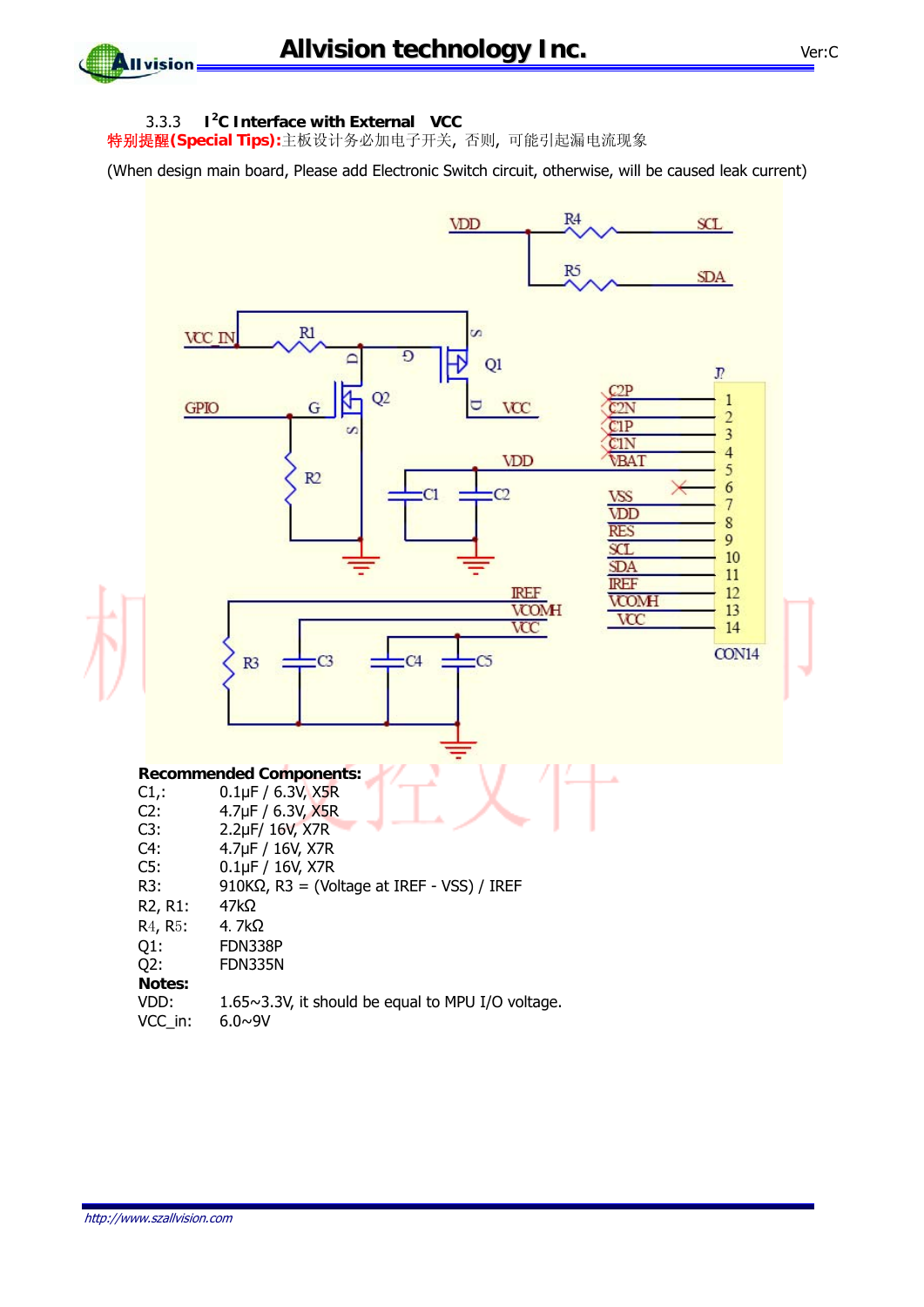

### **All vision**

#### **4.Functional Specification**

#### **4.1 Commands**

Refer to the Technical Manual for the SSD1306

#### **4.2 Power down and Power up Sequence**

To protect OEL panel and extend the panel life time, the driver IC power up/down routine should include a delay period between high voltage and low voltage power sources during turn on/off. It gives the OEL panel enough time to complete the action of charge and discharge before/after the operation.



- 1) Since an ESD protection circuit is connected between  $V_{DD}$  and  $V_{CC}$  inside the driver IC,  $V_{CC}$ becomes lower than  $V_{DD}$  whenever  $V_{DD}$  is ON and  $V_{CC}$  is OFF.
- 2)  $V_{CC}$  /  $V_{BAT}$  should be kept float (disable) when it is OFF.
- 3) Power Pins ( $V_{DD}$ ,  $V_{CC}$ ,  $V_{BAT}$ ) can never be pulled to ground under any circumstance.
- 4)  $V_{DD}$  should not be power down before  $V_{CC}$  /  $V_{BAT}$  power down.

#### **4.3 Reset Circuit**

When RES# input is low, the chip is initialized with the following status:

- 1. Display is OFF
- 2. 96×16 Display Mode
- 3. Normal segment and display data column and row address mapping (SEG0 mapped to column address 00h and COM0 mapped to row address 00h)
- 4. Shift register data clear in serial interface
- 5. Display start line is set at display RAM address 0
- 6. Column address counter is set at 0
- 7. Normal scan direction of the COM outputs
- 8. Contrast control register is set at 7Fh
- 9. Normal display mode (Equivalent to A4h command)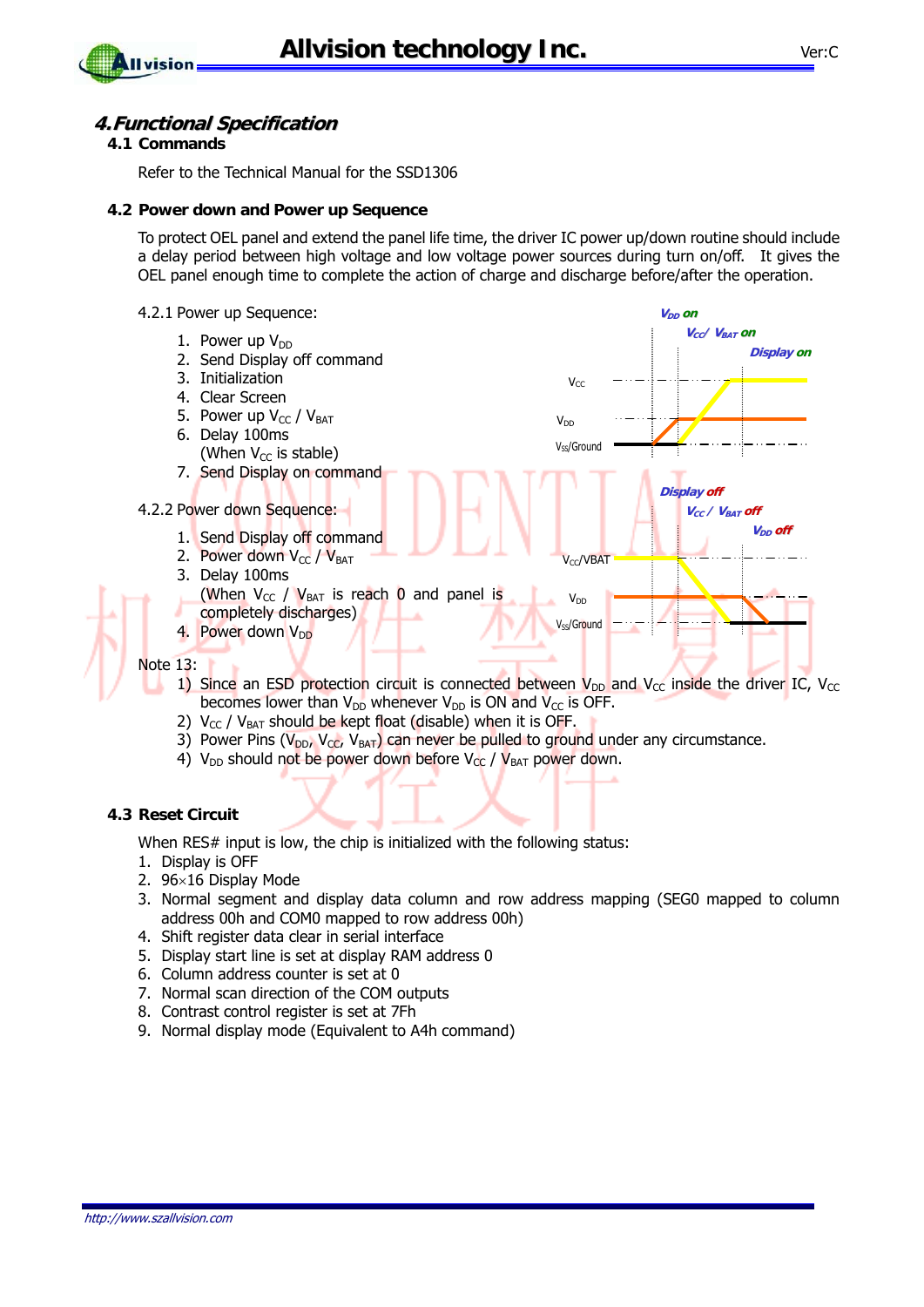

#### **4.4 Actual Application Example**

Command usage and explanation of an actual example

#### 4.4.1  $V_{CC}$  Supplied Externally

#### <Power up Sequence>



If the noise is accidentally occurred at the displaying window during the operation, please reset the display in order to recover the display function.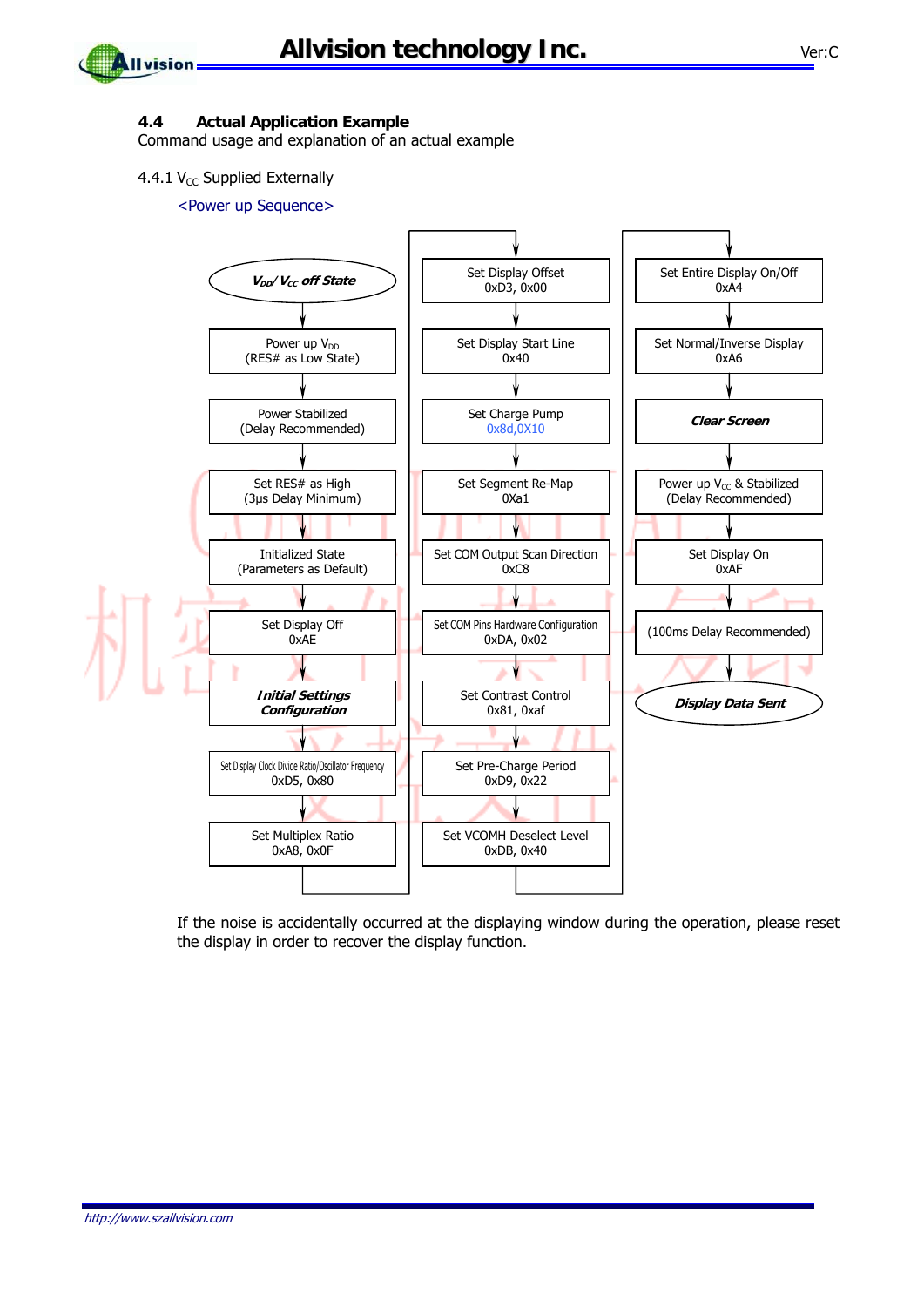

#### <Power down Sequence>



{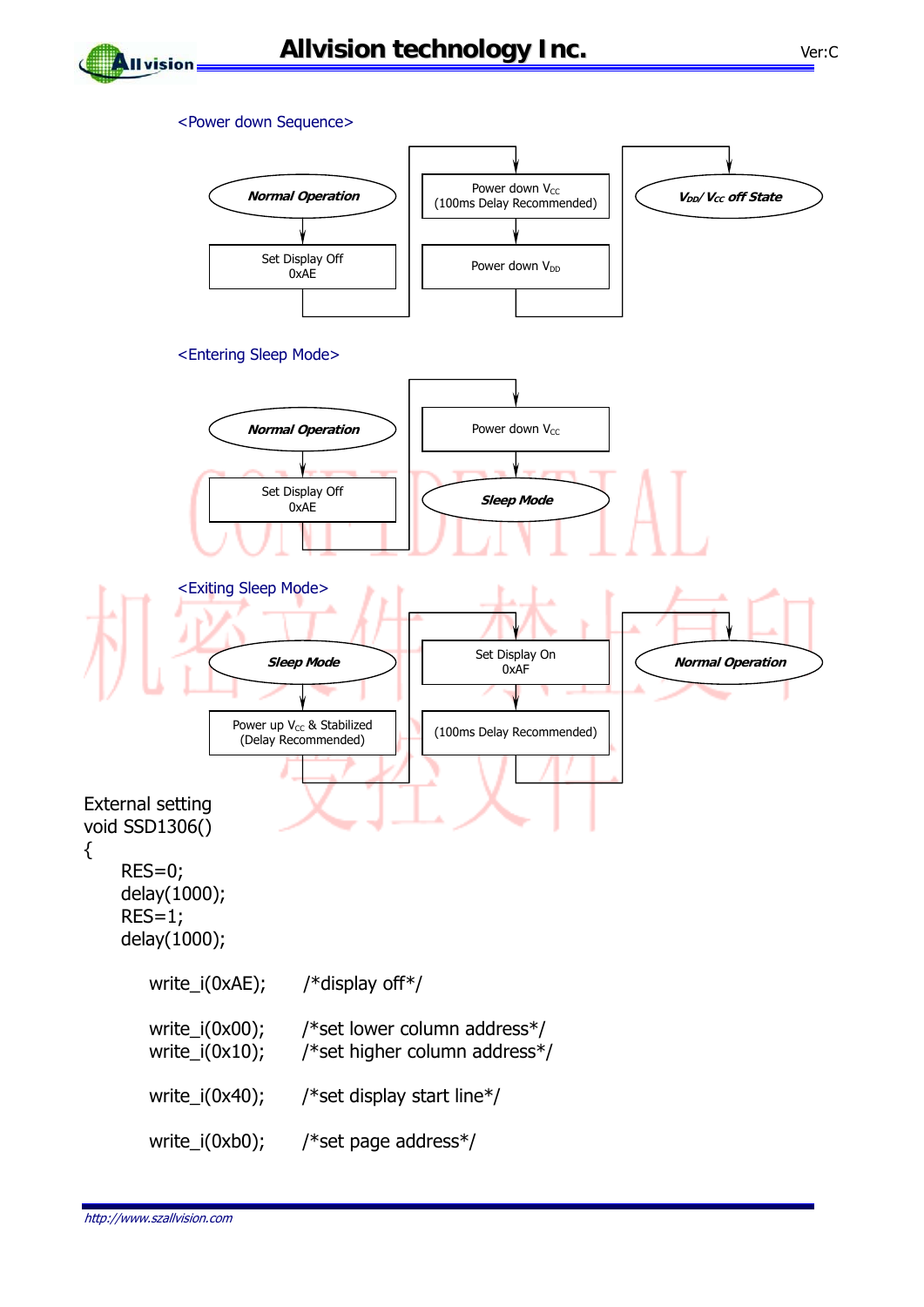





http://www.szallvision.com

{

**All vision**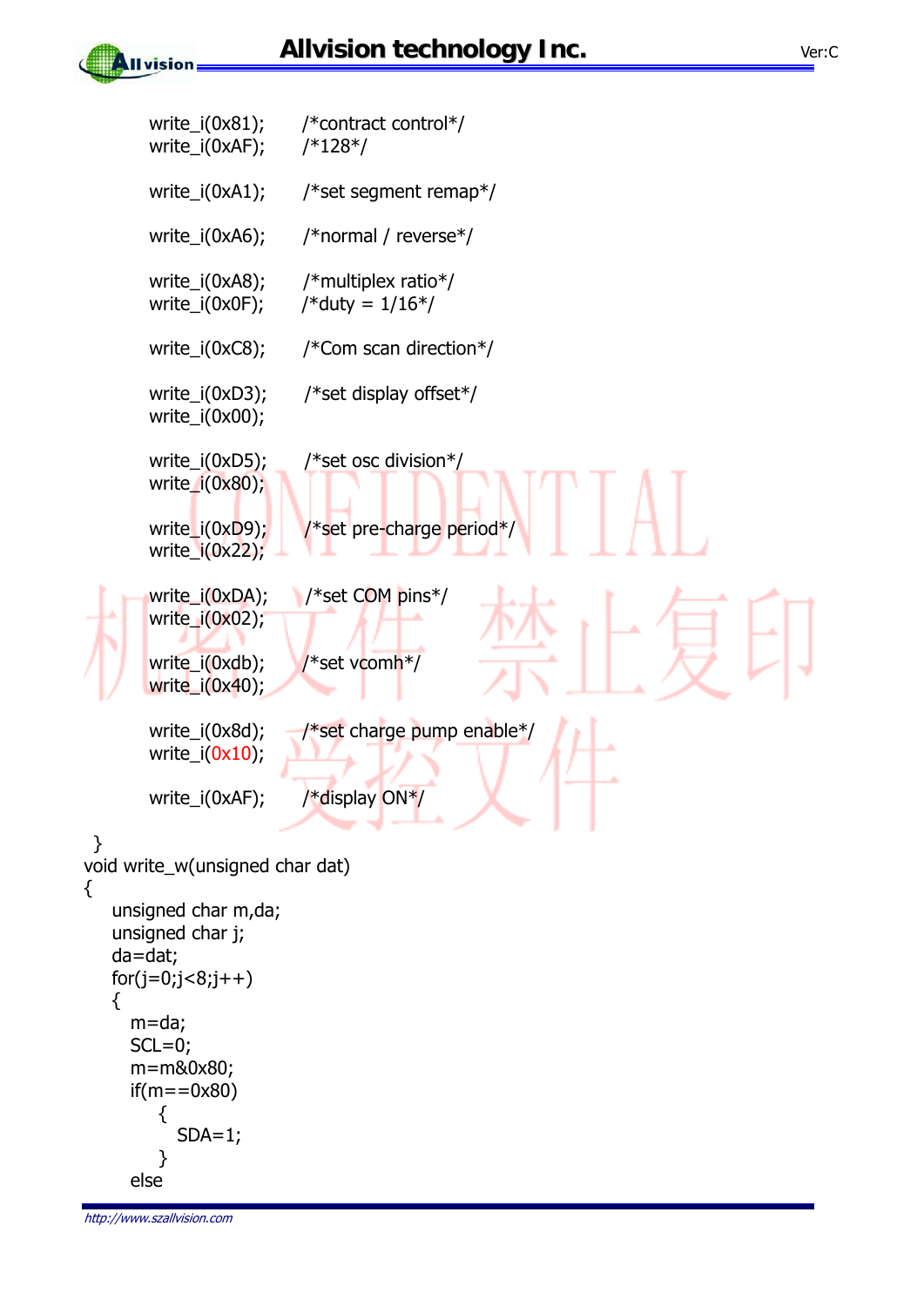```
http://www.szallvision.com 
          { 
            SDA=0;
          } 
      da=da < 1;SCL=1;
     } 
    SCL=0;SCL=1;
} 
void write_i(unsigned char ins) 
{ 
    start(); 
    write_w(0x78); 
    write_w(0x00); 
    write_w(ins); 
    stop(); 
} 
void write_d(unsigned char dat) 
{ 
   start();
    write_w(0x78); 
   write_w(0x40);
   write_w(dat);
    stop(); 
} 
  void start() 
{ 
  SCL=1;SDA=1; SDA=0; 
  SCL=0;} 
void stop() 
{ 
  SCL=0; SDA=0; 
  SDA=1;SCL=1;} 
void delay(unsigned int t) 
{ 
       while(t>0) 
         {
```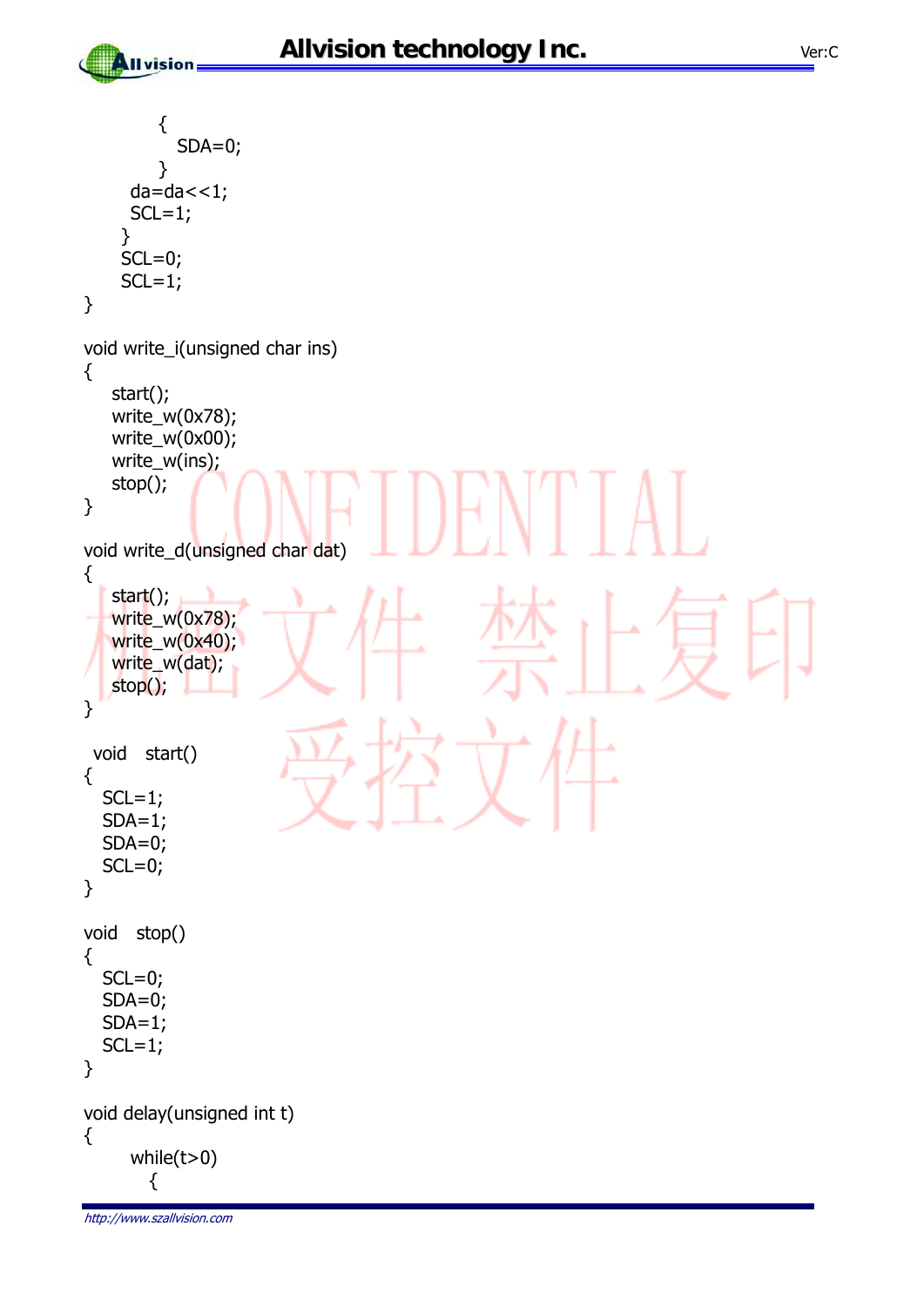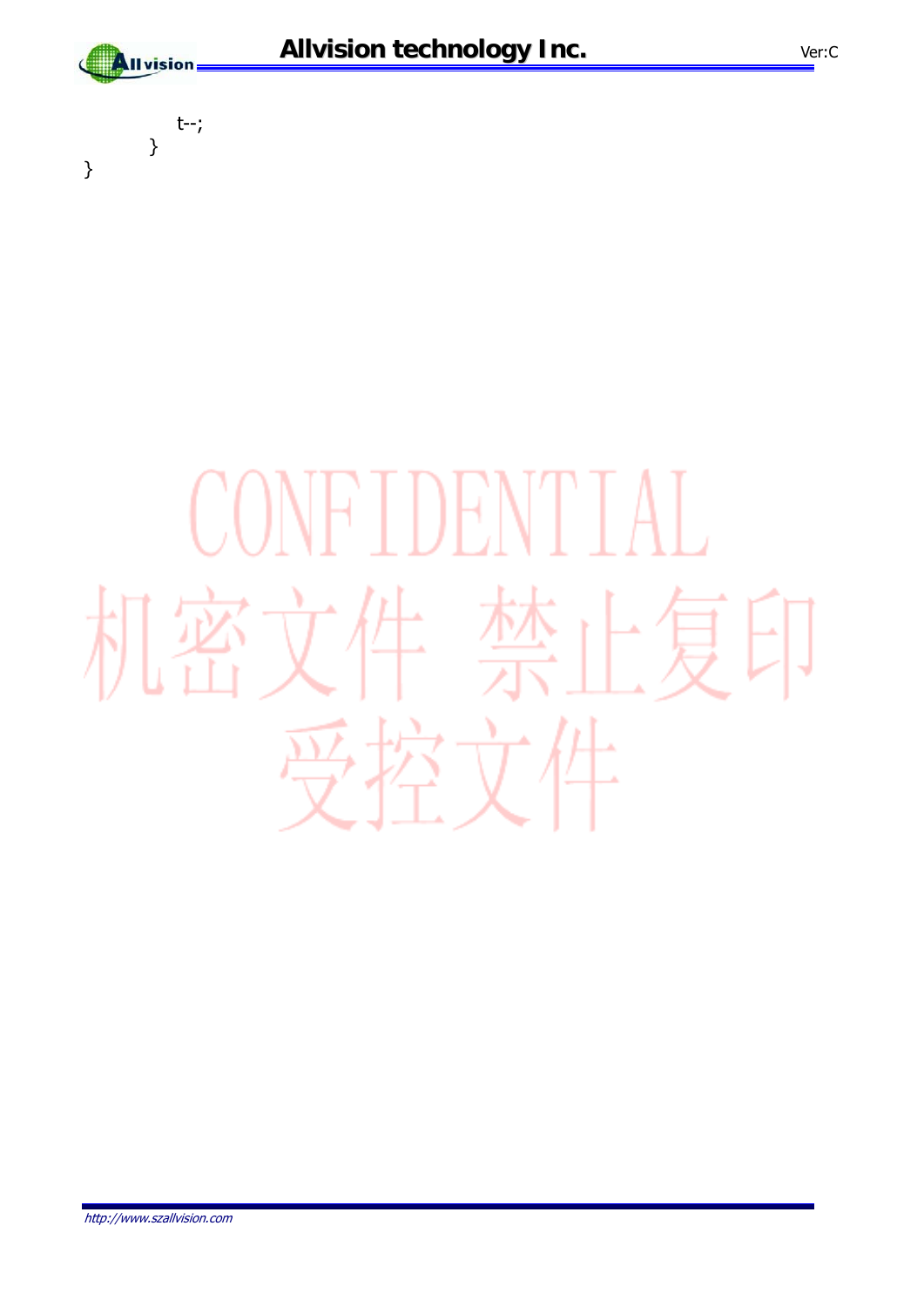4.4.2  $V_{CC}$  Generated by Internal DC/DC Circuit

#### <Power up Sequence>



If the noise is accidentally occurred at the displaying window during the operation, please reset the display in order to recover the display function.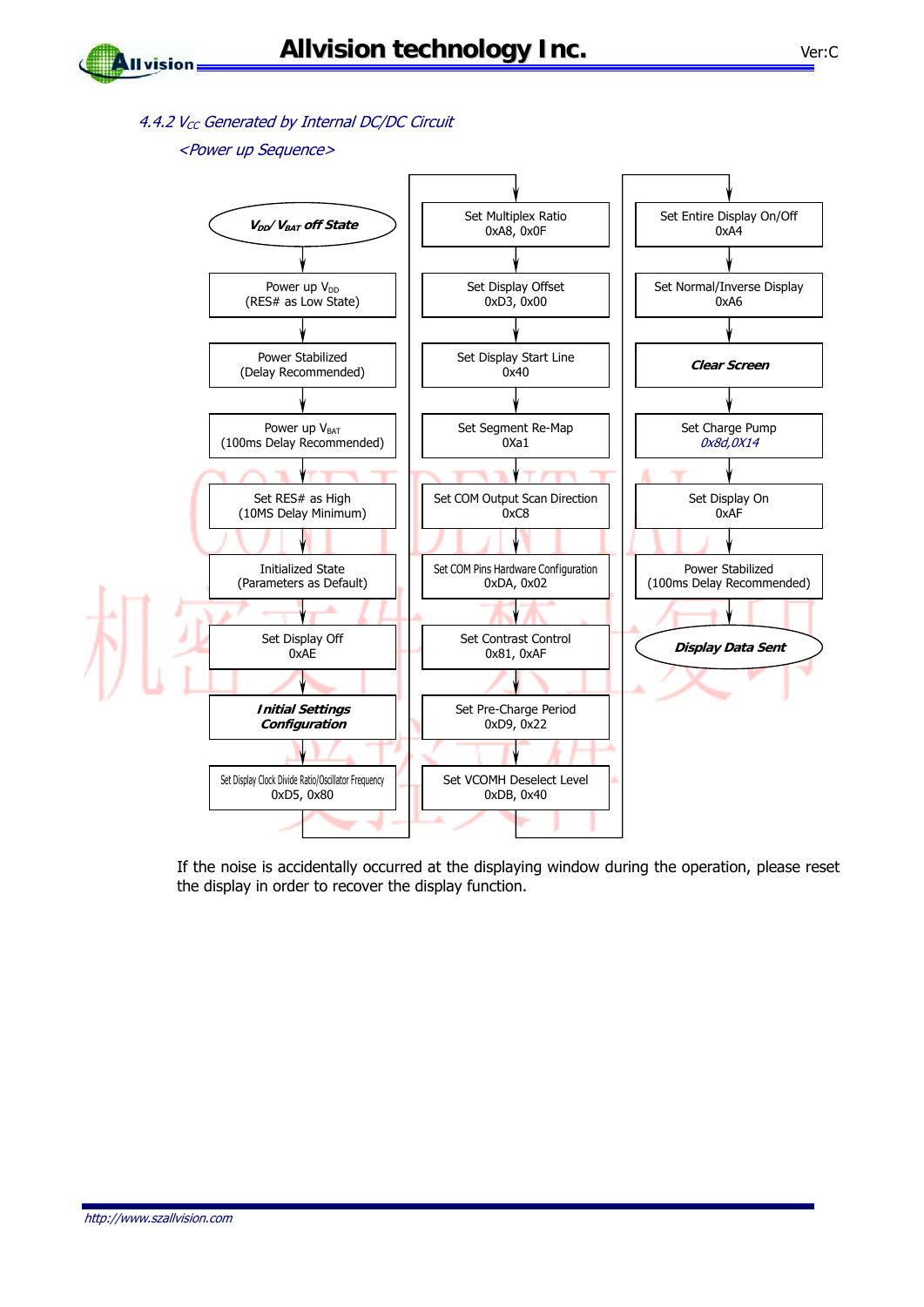

#### <Power down Sequence>



#### <Entering Sleep Mode>



Internal setting (Charge pump) void SSD1306()

```
{
```
 RES=0; delay(1000); RES=1; delay(1000); write\_i(0xAE); /\*display off\*/ write\_i(0x00); /\*set lower column address\*/ write\_i(0x10); /\*set higher column address\*/

http://www.szallvision.com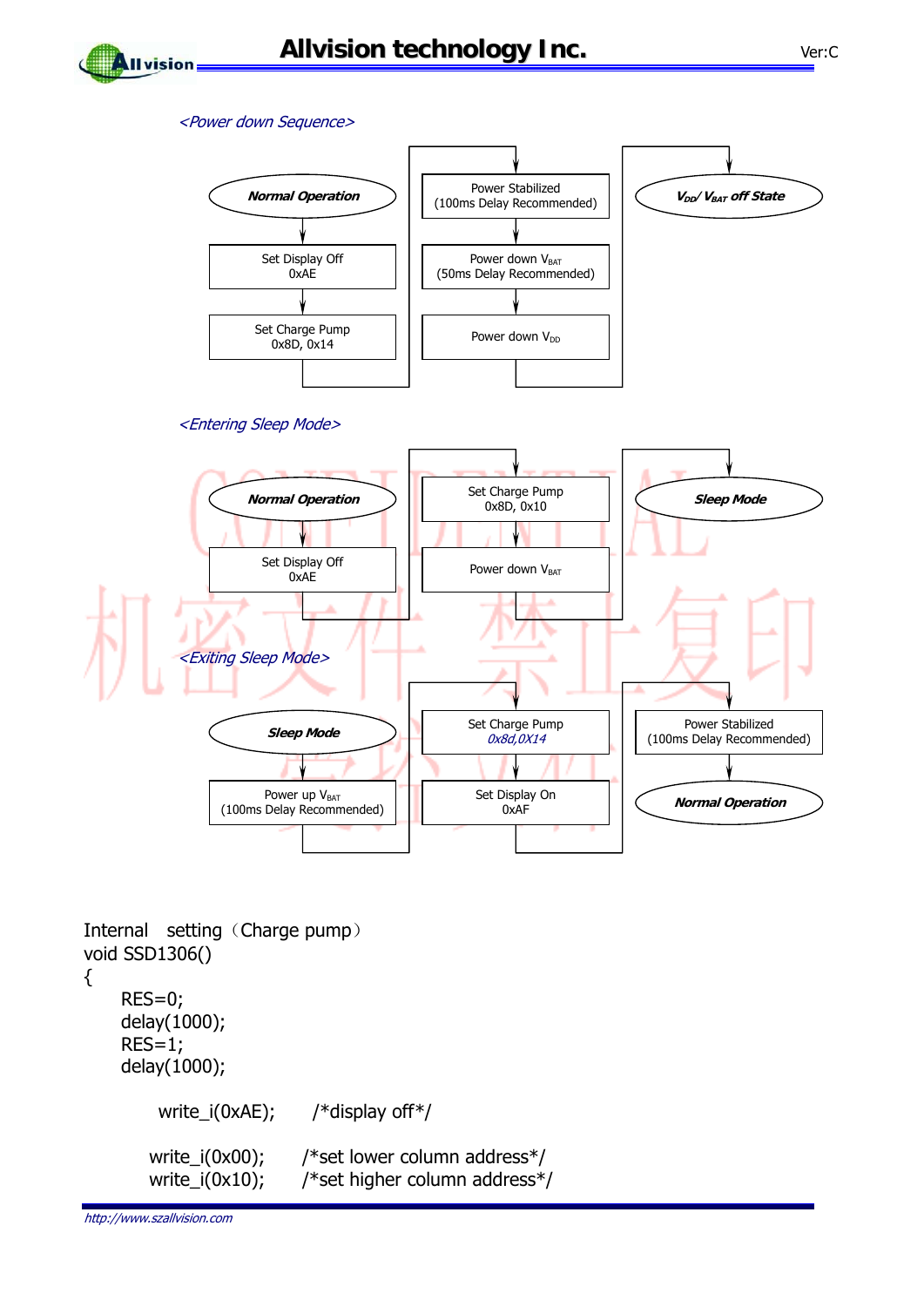

ł

{

```
http://www.szallvision.com 
        write_i(0x40); /*set display start line*/ 
        write_i(0xb0); /*set page address*/ 
        write_i(0x81); /*contract control*/ 
        write_i(0xAF); /*128*/ 
        write_i(0xA1); /*set segment remap*/ 
        write_i(0xA6); /*normal / reverse*/ 
        write_i(0xA8); /*multiplex ratio*/ 
       write_i(0x0F); /* duty = 1/16*/ write_i(0xC8); /*Com scan direction*/ 
       write_i(0xD3); \frac{1}{2} /*set display offset*/
        write_i(0x00); 
       write i(0xD5); /*set osc division*/
        write_i(0x80); 
        write i(0xD9); /*set pre-charge period*/
         write_i(0x22); 
       write i(0xDA); /*set COM pins*/
        write_i(0x02); 
         write_i(0xdb); - /*set vcomh*/
        write_i(0x40); 
          write_i(0x8d); /*set charge pump enable*/ 
       write_i(0x14);
        write_i(0xAF); /*display ON*/ 
  } 
void write_w(unsigned char dat) 
    unsigned char m,da; 
    unsigned char j; 
    da=dat; 
   for(j=0,j<8,j++) { 
      m=da; 
     SCL=0; m=m&0x80;
```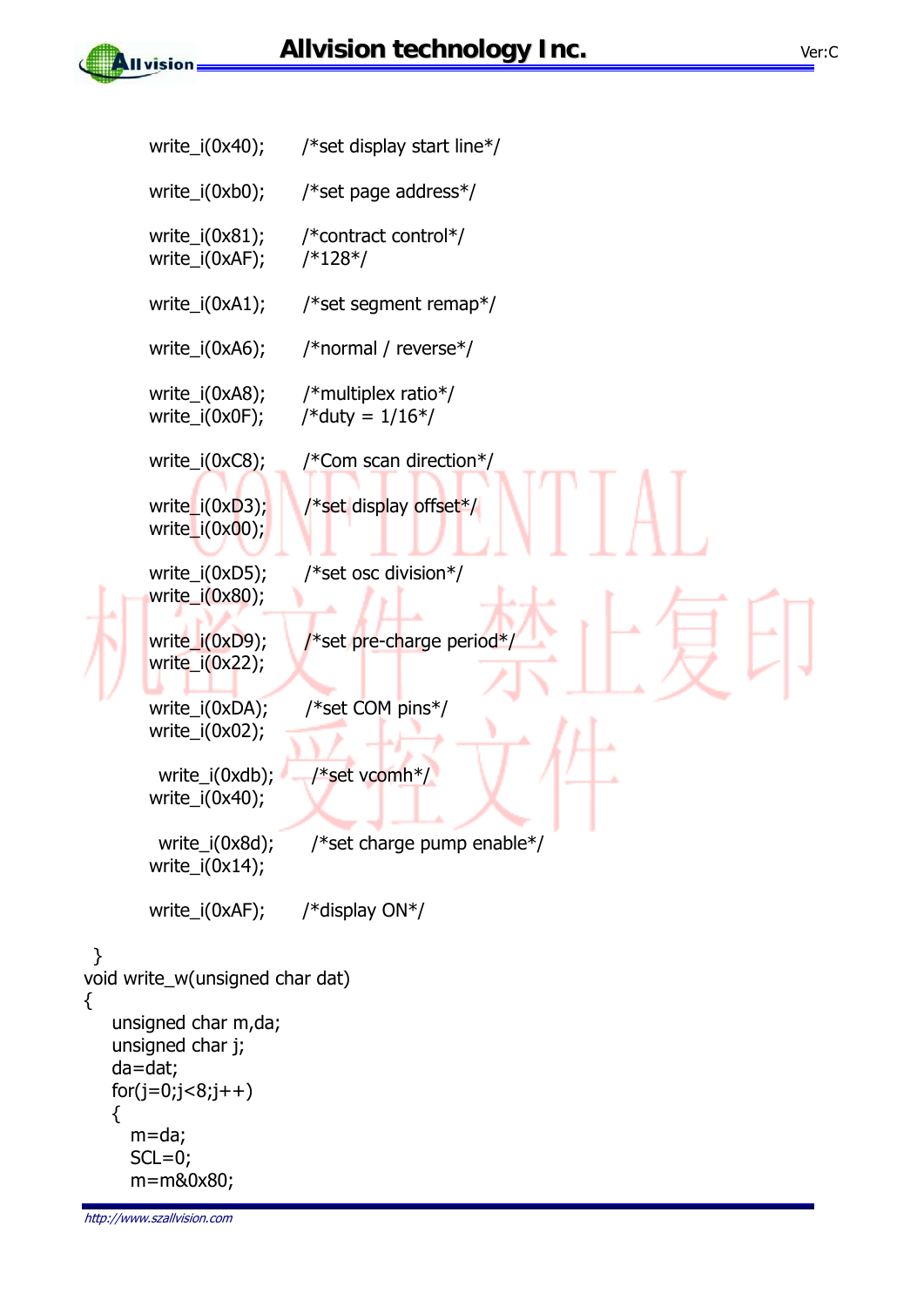```
if(m == 0x80) { 
            SDA=1; } 
      else 
          { 
             SDA=0; 
          } 
     da=da < 1;SCL=1; } 
    SCL=0;SCL=1;} 
void write_i(unsigned char ins) 
{ 
    start(); 
   write_w(0x78);
   write_w(0x00);
   write_w(ins);
    stop(); 
} 
void write_d(unsigned char dat) 
\{ start(); 
    write_w(0x78); 
    write_w(0x40); 
    write_w(dat); 
    stop(); 
} 
  void start() 
{ 
  SCL=1;SDA=1; SDA=0; 
  SCL=0;} 
void stop() 
{ 
  SCL=0; SDA=0; 
  SDA=1;
  SCL=1;}
```
http://www.szallvision.com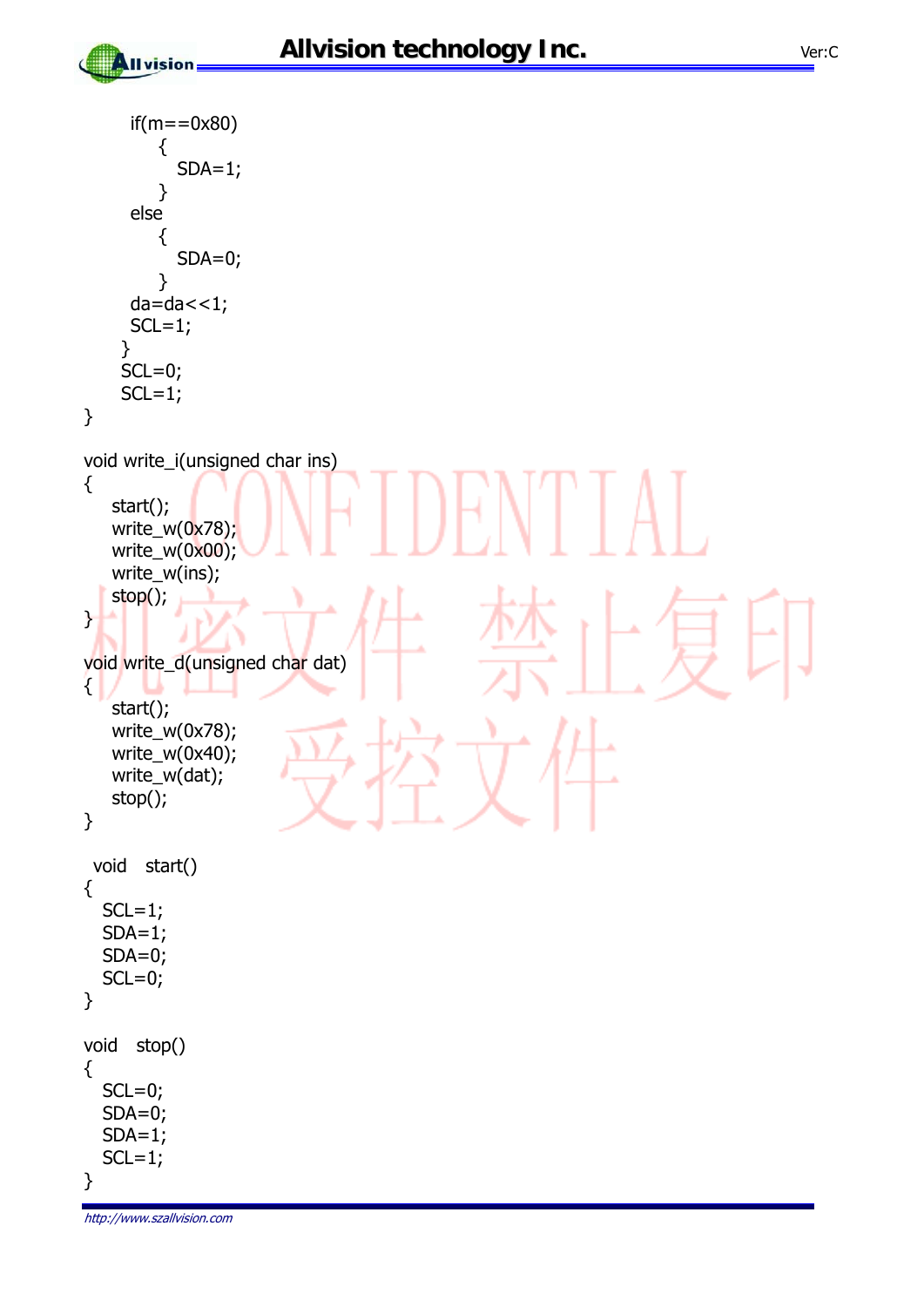

void delay(unsigned int t) { while(t>0) { t--; } }

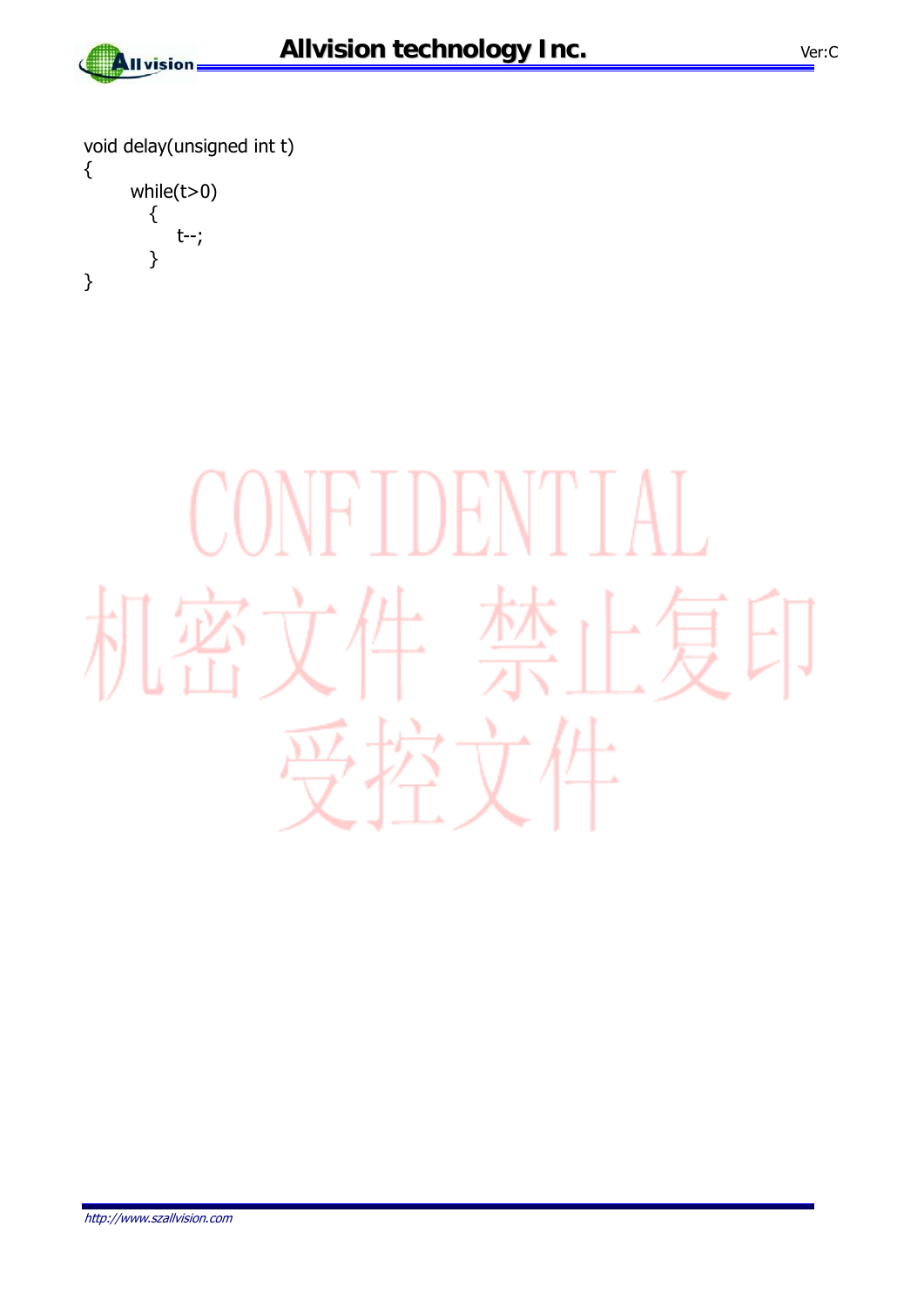



#### **5. Reliability**

**5.1 Contents of Reliability Tests** 

| <b>Item</b>                         | <b>Conditions</b>                                                            | Criteria        |  |
|-------------------------------------|------------------------------------------------------------------------------|-----------------|--|
| High Temperature Operation          | 70°C, 240 hrs                                                                |                 |  |
| Low Temperature Operation           | -40 $\degree$ C, 240 hrs                                                     | The operational |  |
| High Temperature Storage            | 85°C, 240 hrs                                                                |                 |  |
| Low Temperature Storage             | -40 $\degree$ C, 240 hrs                                                     | functions work. |  |
| High Temperature/Humidity Operation | 60°C, 90% RH, 120 hrs                                                        |                 |  |
| Thermal Shock                       | -40 $\degree$ C $\Leftrightarrow$ 85 $\degree$ C, 24 cycles<br>60 mins dwell |                 |  |

\* The samples used for the above tests do not include polarizer.

\* No moisture condensation is observed during tests.

#### **5.2 Failure Check Standard**

After the completion of the described reliability test, the samples were left at room temperature for 2 hrs prior to conducting the failure test at  $23\pm5\degree$ C;  $55\pm15\%$  RH.

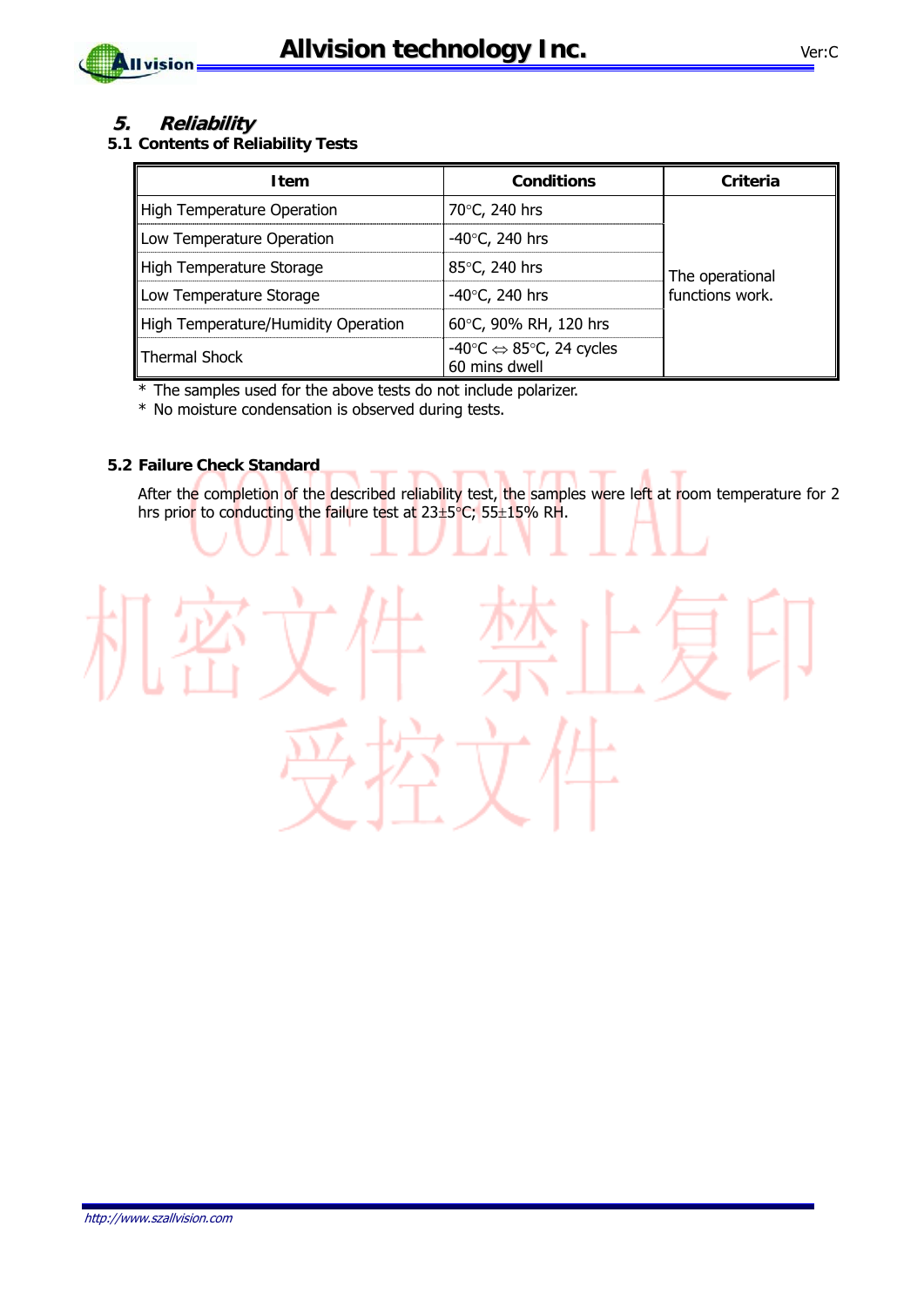#### **6. Outgoing Quality Control Specifications**

#### **6.1 Environment Required**

Customer's test & measurement are required to be conducted under the following conditions: Temperature:  $23 \pm 5^{\circ}$ C Humidity:  $55 \pm 15%$  RH Fluorescent Lamp:  $55 \pm 15%$  RH Fluorescent Lamp: Distance between the Panel & Lamp:  $\geq 50$ cm Distance between the Panel & Eyes of the Inspector: ≥ 30cm Finger glove (or finger cover) must be worn by the inspector. Inspection table or jig must be anti-electrostatic.

#### **6.2 Sampling Plan**

Level II, Normal Inspection, Single Sampling, MIL-STD-105E

### **6.3 Criteria & Acceptable Quality Level**

| <b>Partition</b> | <b>AQL</b> | <b>Definition</b>                       |
|------------------|------------|-----------------------------------------|
| Major            | 0.65       | Defects in Pattern Check (Display On)   |
| Minor            |            | Defects in Cosmetic Check (Display Off) |

 $\blacksquare$ 

6.3.1 Cosmetic Check (Display Off) in Non-Active Area

| <b>Check Item</b>      | Classification | Criteria                                                           |
|------------------------|----------------|--------------------------------------------------------------------|
|                        |                | $X > 6$ mm (Along with Edge)<br>$Y > 1$ mm (Perpendicular to edge) |
| Panel General Chipping | Minor          |                                                                    |
|                        |                |                                                                    |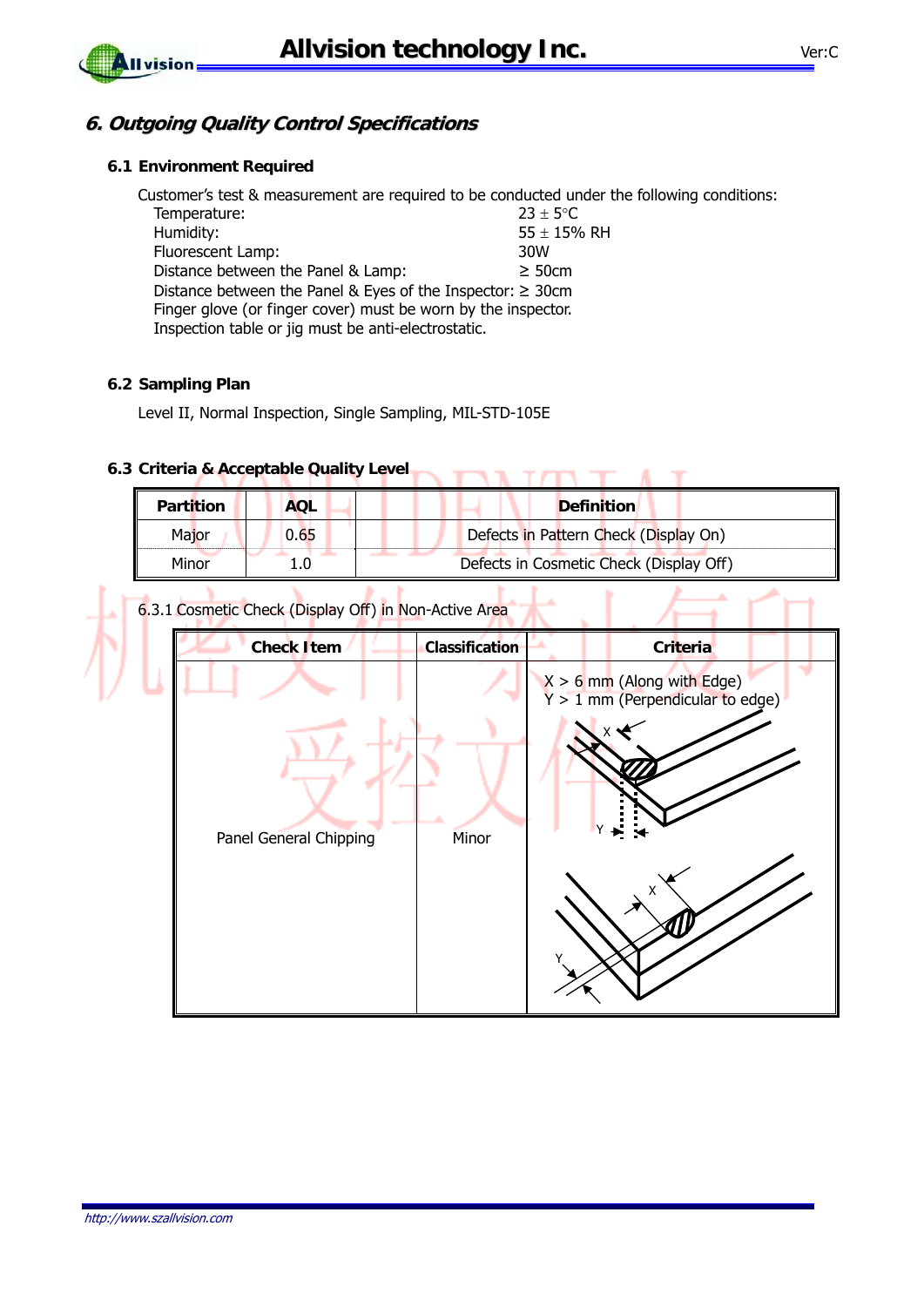

 $\frac{1}{\sqrt{2}}$ 

6.3.1 Cosmetic Check (Display Off) in Non-Active Area (Continued)

| <b>Check Item</b>                                                | Classification | Criteria                              |
|------------------------------------------------------------------|----------------|---------------------------------------|
| Panel Crack                                                      | Minor          | Any crack is not allowable.           |
| Copper Exposed<br>(Even Pin or Film)                             | Minor          | Not Allowable by Naked Eye Inspection |
| Film or Trace Damage                                             | Minor          |                                       |
| Terminal Lead Prober Mark                                        | Acceptable     |                                       |
| Glue or Contamination on Pin<br>(Couldn't Be Removed by Alcohol) | Minor          |                                       |
| Ink Marking on Back Side of panel<br>(Exclude on Film)           | Acceptable     | Ignore for Any                        |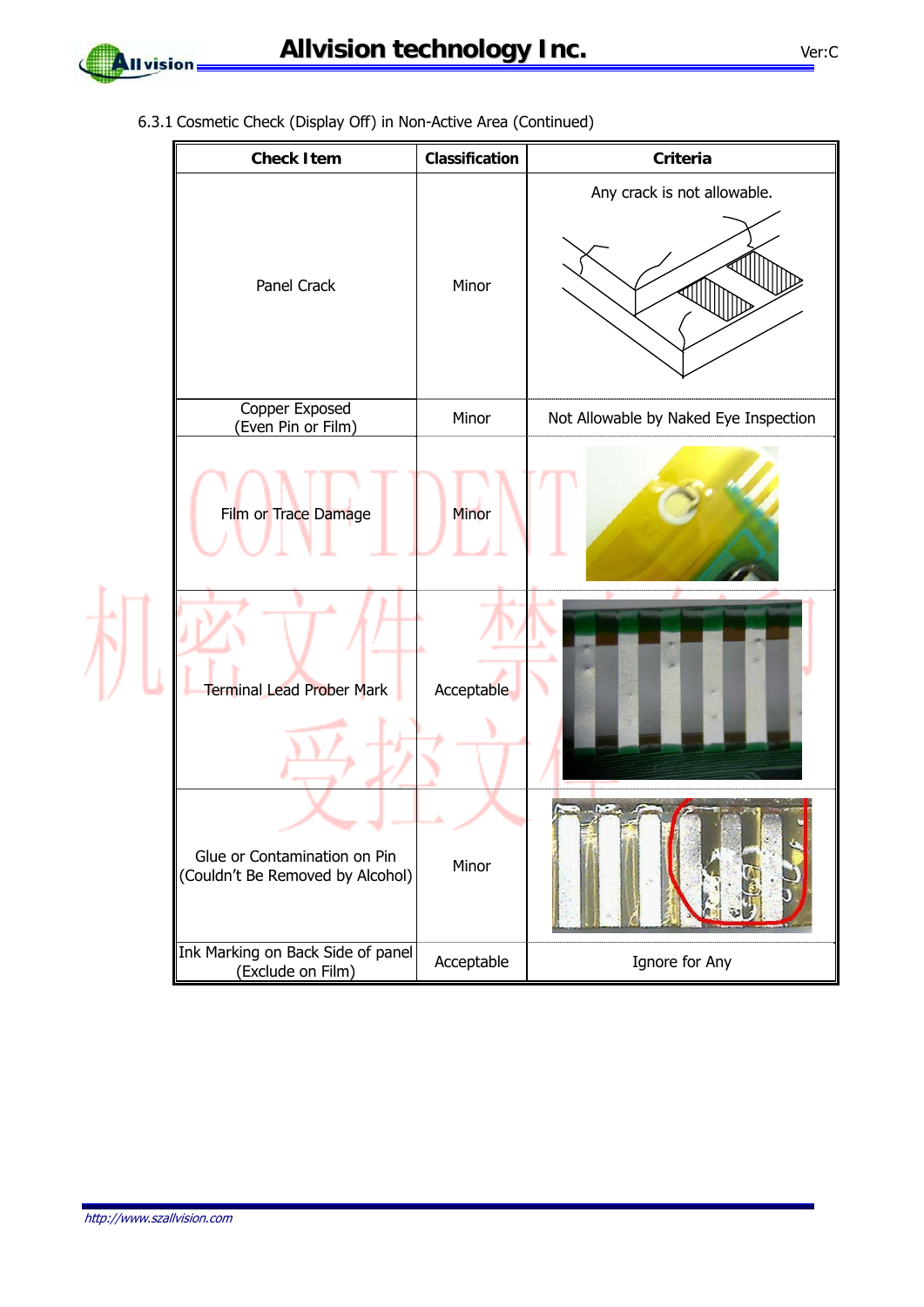

为

6.3.2 Cosmetic Check (Display Off) in Active Area

| <b>Check Item</b>                                                                                                                         | Classification | <b>Criteria</b>                                                                               |
|-------------------------------------------------------------------------------------------------------------------------------------------|----------------|-----------------------------------------------------------------------------------------------|
| Any Dirt & Scratch on Polarizer's<br>Protective Film                                                                                      | Acceptable     | Ignore for not Affect the Polarizer                                                           |
| Scratches, Fiber, Line-Shape Defect<br>(On Polarizer)                                                                                     | Minor          | $W \leq 0.1$<br>Ignore<br>W > 0.1<br>$L \leq 2$<br>$n \leq 1$<br>L > 2<br>$n = 0$             |
| Dirt, Black Spot, Foreign Material,<br>(On Polarizer)                                                                                     | Minor          | $\Phi \leq 0.1$<br>Ignore<br>$0.1 < \Phi \leq 0.25$<br>$n \leq 1$<br>$n = 0$<br>$0.25 < \Phi$ |
| Dent, Bubbles, White spot<br>(Any Transparent Spot on Polarizer)                                                                          | Minor          | $\Phi \leq 0.5$<br>→ Ignore if no Influence on Display<br>$0.5 < \Phi$<br>$n = 0$             |
| Fingerprint, Flow Mark<br>(On Polarizer)                                                                                                  | Minor          | Not Allowable                                                                                 |
| Protective film should not be tear off when cosmetic check.<br>$\ast$<br>Definition of W & L & $\Phi$ (Unit: mm): $\Phi = (a + b)/2$<br>W |                | b: Minor Axis<br>a: Major Axis                                                                |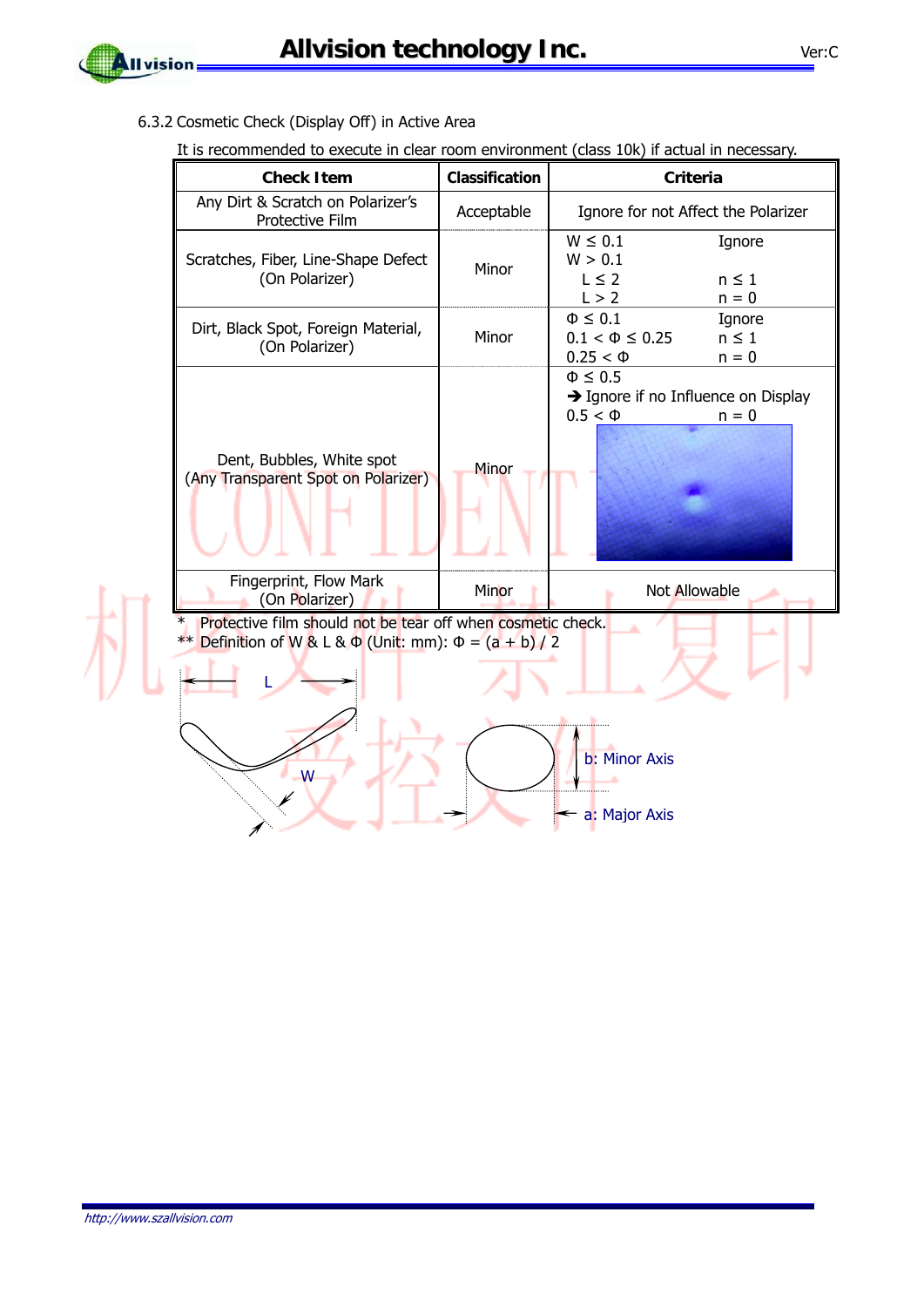

6.3.3 Pattern Check (Display On) in Active Area

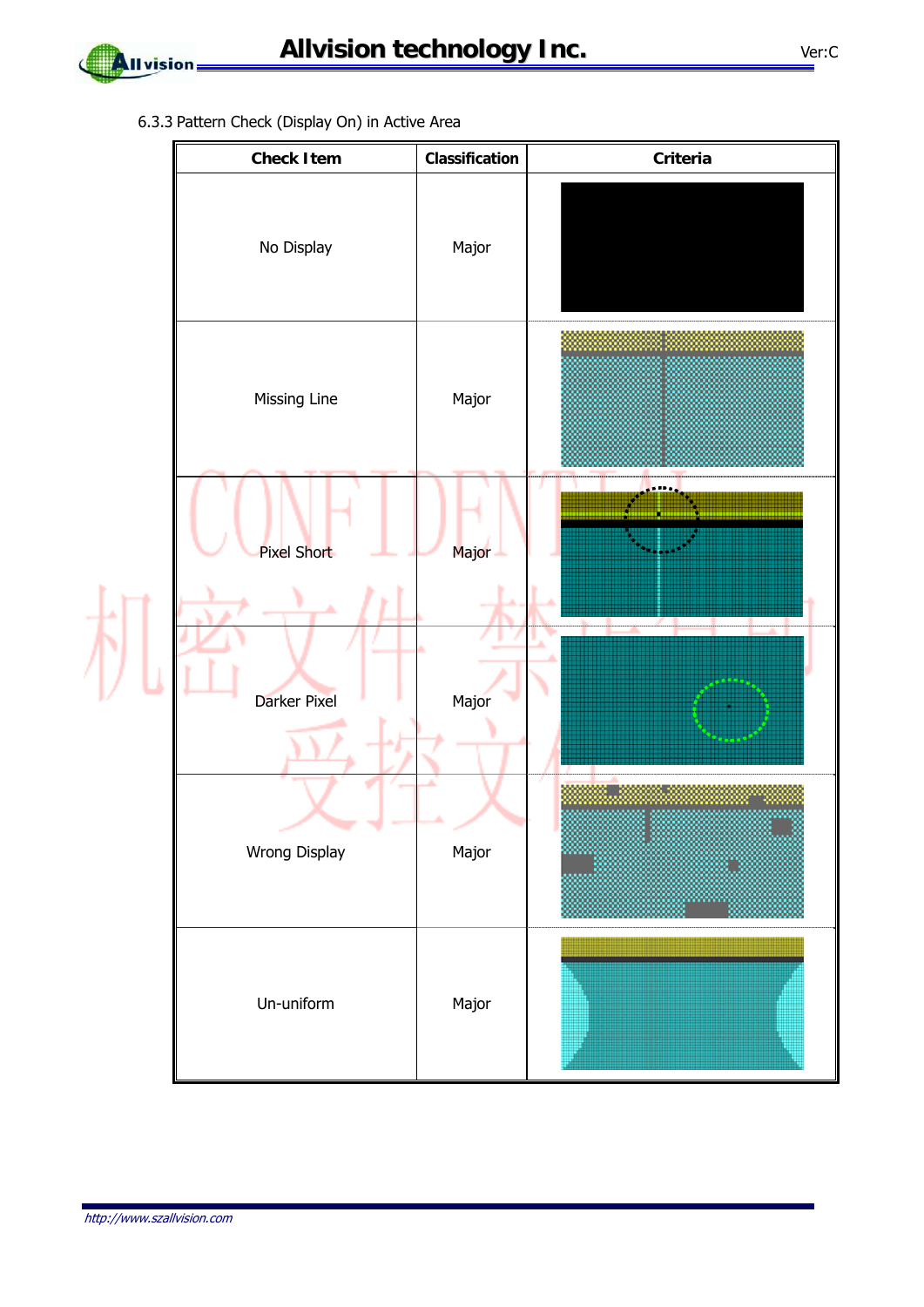### **7. Package Specifications**

**All vision** 



| Item                 |               | Quantity |                                          |
|----------------------|---------------|----------|------------------------------------------|
| <b>Module</b>        |               | 810      | per Primary Box                          |
| <b>Holding Trays</b> | (A)           | 15       | per Primary Box                          |
| <b>Total Trays</b>   | (B)           | 16       | per Primary Box (Including 1 Empty Tray) |
| <b>Primary Box</b>   | $\mathcal{C}$ | $1 - 4$  | per Carton (4 as Major / Maximum)        |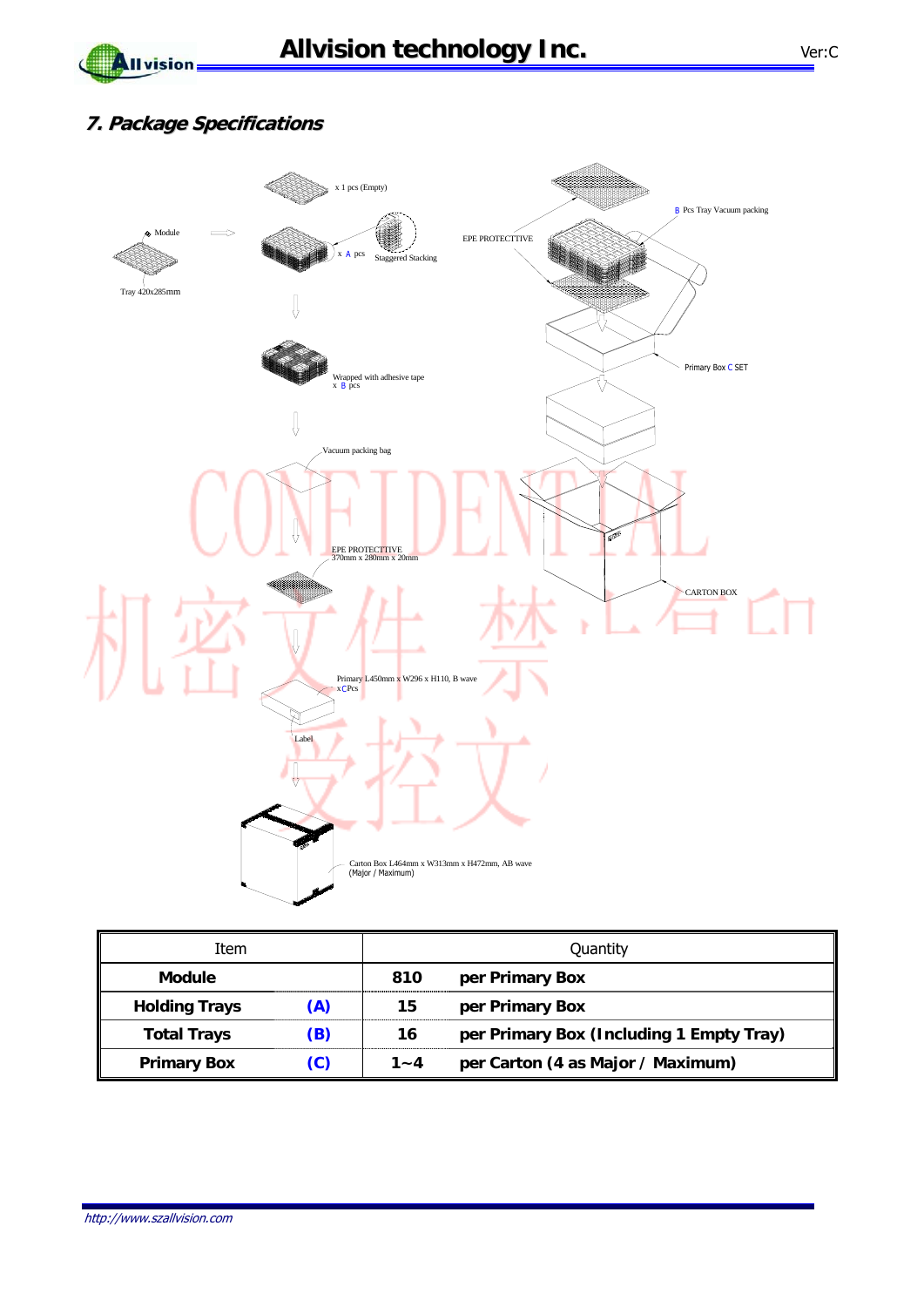

#### **8. Precautions When Using These OEL Display Modules**

#### **8.1 Handling Precautions**

- 1) Since the display panel is being made of glass, do not apply mechanical impacts such us dropping from a high position.
- 2) If the display panel is broken by some accident and the internal organic substance leaks out, be careful not to inhale nor lick the organic substance.
- 3) If pressure is applied to the display surface or its neighborhood of the OEL display module, the cell structure may be damaged and be careful not to apply pressure to these sections.
- 4) The polarizer covering the surface of the OEL display module is soft and easily scratched. Please be careful when handling the OEL display module.
- 5) When the surface of the polarizer of the OEL display module has soil, clean the surface. It takes advantage of by using following adhesion tape.

\* Scotch Mending Tape No. 810 or an equivalent

Never try to breathe upon the soiled surface nor wipe the surface using cloth containing solvent such as ethyl alcohol, since the surface of the polarizer will become cloudy.

Also, pay attention that the following liquid and solvent may spoil the polarizer:

- \* Water
- \* Ketone
- \* Aromatic Solvents
- 6) Hold OEL display module very carefully when placing OEL display module into the system housing. Do not apply excessive stress or pressure to OEL display module. And, do not over bend the film with electrode pattern layouts. These stresses will influence the display performance. Also, secure sufficient rigidity for the outer cases.



- 7) Do not apply stress to the driver IC and the surrounding molded sections.
- 8) Do not disassemble nor modify the OEL display module.
- 9) Do not apply input signals while the logic power is off.
- 10) Pay sufficient attention to the working environments when handing OEL display modules to prevent occurrence of element breakage accidents by static electricity.
	- \* Be sure to make human body grounding when handling OEL display modules.
	- \* Be sure to ground tools to use or assembly such as soldering irons.
	- \* To suppress generation of static electricity, avoid carrying out assembly work under dry environments.
	- \* Protective film is being applied to the surface of the display panel of the OEL display module. Be careful since static electricity may be generated when exfoliating the protective film.
- 11) Protection film is being applied to the surface of the display panel and removes the protection film before assembling it. At this time, if the OEL display module has been stored for a long period of time, residue adhesive material of the protection film may remain on the surface of the display panel after removed of the film. In such case, remove the residue material by the method introduced in the above Section 5).
- 12) If electric current is applied when the OEL display module is being dewed or when it is placed under high humidity environments, the electrodes may be corroded and be careful to avoid the above.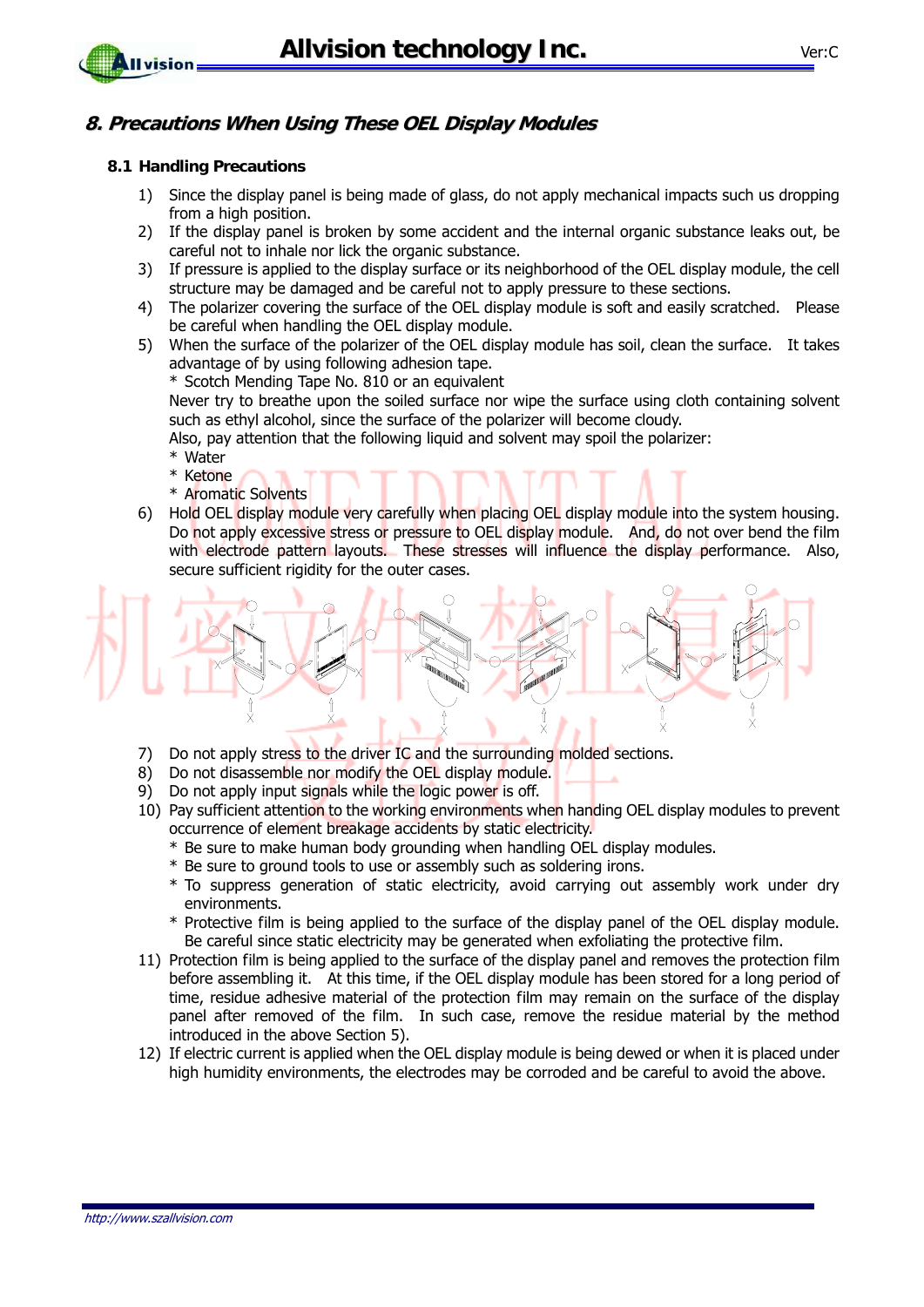**Allvision technology Inc.** Ver:C

#### **8.2 Storage Precautions**

**Allvision** 

- 1) When storing OEL display modules, put them in static electricity preventive bags avoiding exposure to direct sun light nor to lights of fluorescent lamps. and, also, avoiding high temperature and high humidity environment or low temperature (less than 0°C) environments. (We recommend you to store these modules in the packaged state when they were shipped from Allvision technology Inc.) At that time, be careful not to let water drops adhere to the packages or bags nor let dewing occur with them.
- 2) If electric current is applied when water drops are adhering to the surface of the OEL display module, when the OEL display module is being dewed or when it is placed under high humidity environments, the electrodes may be corroded and be careful about the above.

#### **8.3 Designing Precautions**

- 1) The absolute maximum ratings are the ratings which cannot be exceeded for OEL display module, and if these values are exceeded, panel damage may be happen.
- 2) To prevent occurrence of malfunctioning by noise, pay attention to satisfy the V<sub>II</sub> and V<sub>IH</sub> specifications and, at the same time, to make the signal line cable as short as possible.
- 3) We recommend you to install excess current preventive unit (fuses, etc.) to the power circuit ( $V_{\text{DD}}$ ). (Recommend value: 0.5A)
- 4) Pay sufficient attention to avoid occurrence of mutual noise interference with the neighboring devices.
- 5) As for EMI, take necessary measures on the equipment side basically.
- 6) When fastening the OEL display module, fasten the external plastic housing section.
- 7) If power supply to the OEL display module is forcibly shut down by such errors as taking out the main battery while the OEL display panel is in operation, we cannot guarantee the quality of this OEL display module.
- 8) The electric potential to be connected to the rear face of the IC chip should be as follows: SSD1306 \* Connection (contact) to any other potential than the above may lead to rupture of the IC.

#### **8.4 Precautions when disposing of the OEL display modules**

1) Request the qualified companies to handle industrial wastes when disposing of the OEL display modules. Or, when burning them, be sure to observe the environmental and hygienic laws and regulations.

#### **8.5 Other Precautions**

- 1) When an OEL display module is operated for a long of time with fixed pattern may remain as an after image or slight contrast deviation may occur. Nonetheless, if the operation is interrupted and left unused for a while, normal state can be
	- restored. Also, there will be no problem in the reliability of the module.
- 2) To protect OEL display modules from performance drops by static electricity rapture, etc., do not touch the following sections whenever possible while handling the OEL display modules. \* Pins and electrodes
	- \* Pattern layouts such as the FPC
- 3) With this OEL display module, the OEL driver is being exposed. Generally speaking, semiconductor elements change their characteristics when light is radiated according to the principle of the solar battery. Consequently, if this OEL driver is exposed to light, malfunctioning may occur.
	- \* Design the product and installation method so that the OEL driver may be shielded from light in actual usage.
	- \* Design the product and installation method so that the OEL driver may be shielded from light during the inspection processes.
- 4) Although this OEL display module stores the operation state data by the commands and the indication data, when excessive external noise, etc. enters into the module, the internal status may